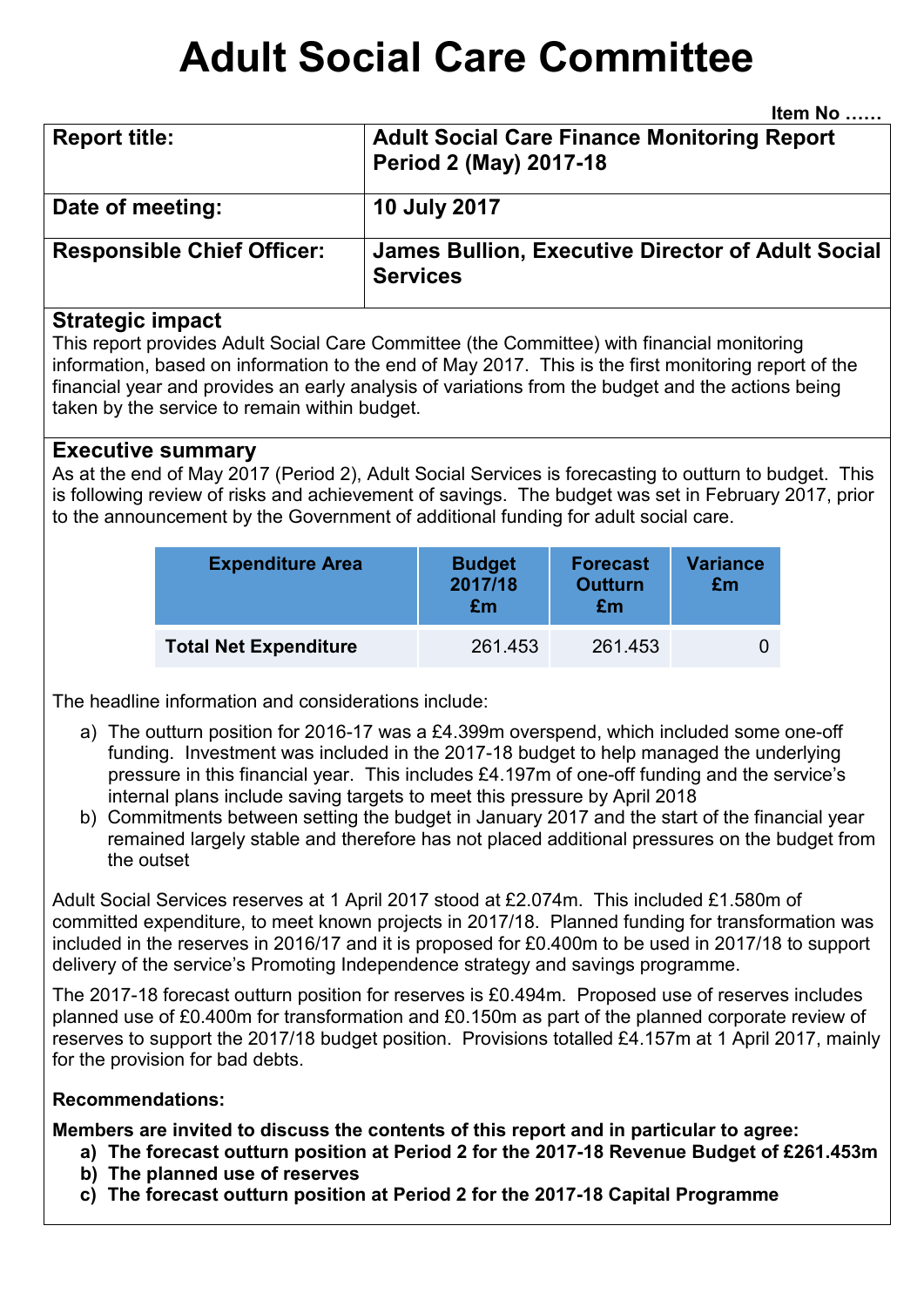## **1. Introduction**

- 1.1 The Adult Social Care Committee has a key role in overseeing the financial position of the department including reviewing the revenue budget, reserves and capital programme.
- 1.2 This monitoring report is based on the Period 2 (May 2017) forecast including assumptions about the implementation and achievement of savings before the end of the financial year.

## **2. Detailed Information**

2.1 The table below summarises the forecast outturn position as at the end of May (Period 2).

| <b>Actual</b><br>2016/17<br>Em | Over/<br><b>Underspend</b><br>at Outturn<br>£m | <b>Expenditure Area</b>      | <b>Budget</b><br>2017/18<br>Em | <b>Forecast</b><br><b>Outturn</b><br>Em | <b>Variance</b><br>@ P2<br>£m |
|--------------------------------|------------------------------------------------|------------------------------|--------------------------------|-----------------------------------------|-------------------------------|
| 10.392                         | (0.471)                                        | <b>Business Development</b>  | 3.994                          | 3.689                                   | (0.305)                       |
| 69.600                         | 0.123                                          | <b>Commissioned Services</b> | 68.618                         | 69.085                                  | 0.467                         |
| 5.492                          | (0.727)                                        | Early Help & Prevention      | 9.835                          | 9.583                                   | (0.253)                       |
| 168.243                        | 12.971                                         | Services to Users (net)      | 186.913                        | 183.871                                 | (3.042)                       |
| 1.064                          | (7.497)                                        | Management, Finance & HR     | (7.908)                        | (4.776)                                 | 3.132                         |
| 254.791                        | 4.399                                          | <b>Total Net Expenditure</b> | 261.453                        | 261.453                                 | 0                             |

- 2.2 As at the end of Period 2 (May 2017) the revenue outturn position for 2017-18 is £261.453m, which is an outturn to budget.
- 2.3 The detailed position for each service area is shown at **Appendix A**, with further explanation of over and underspends at **Appendix B**.
- 2.4 The areas of overspend are Commissioned Services, and Management, Finance and HR. These are offset by underspends elsewhere.

#### 2.6 **Additional Social Care Funding**

- 2.6.1 The Chancellor's Budget in March 2017 announced £2bn additional non-recurrent funding for social care, of which Norfolk will receive £18.561m in 17/18, followed by £11.901m in 2018/19 and £5.903m in 2019/20. The funding will be paid as a direct grant to councils by the DCLG and as a condition of the grant, councils are required to pool the funding into their BCF. This fund is governed by the Health and Wellbeing Board and monitored by NHS England and the Department for Communities and Local Government (DCLG) through national and local assurance and quarterly returns.
- 2.6.2 This funding was not known at the time County Council set the 2017/18 budget and therefore is not included in the budget reflected in this monitoring report. A separate paper setting out proposed use of the grant, in line with the grant conditions, is included elsewhere of the agenda for this Committee. The guidance received by DCLG requires that the funding is used by local authorities to provide stability and extra capacity in the local care system. Specifically, the grant conditions require that the funding is used for the purposes of: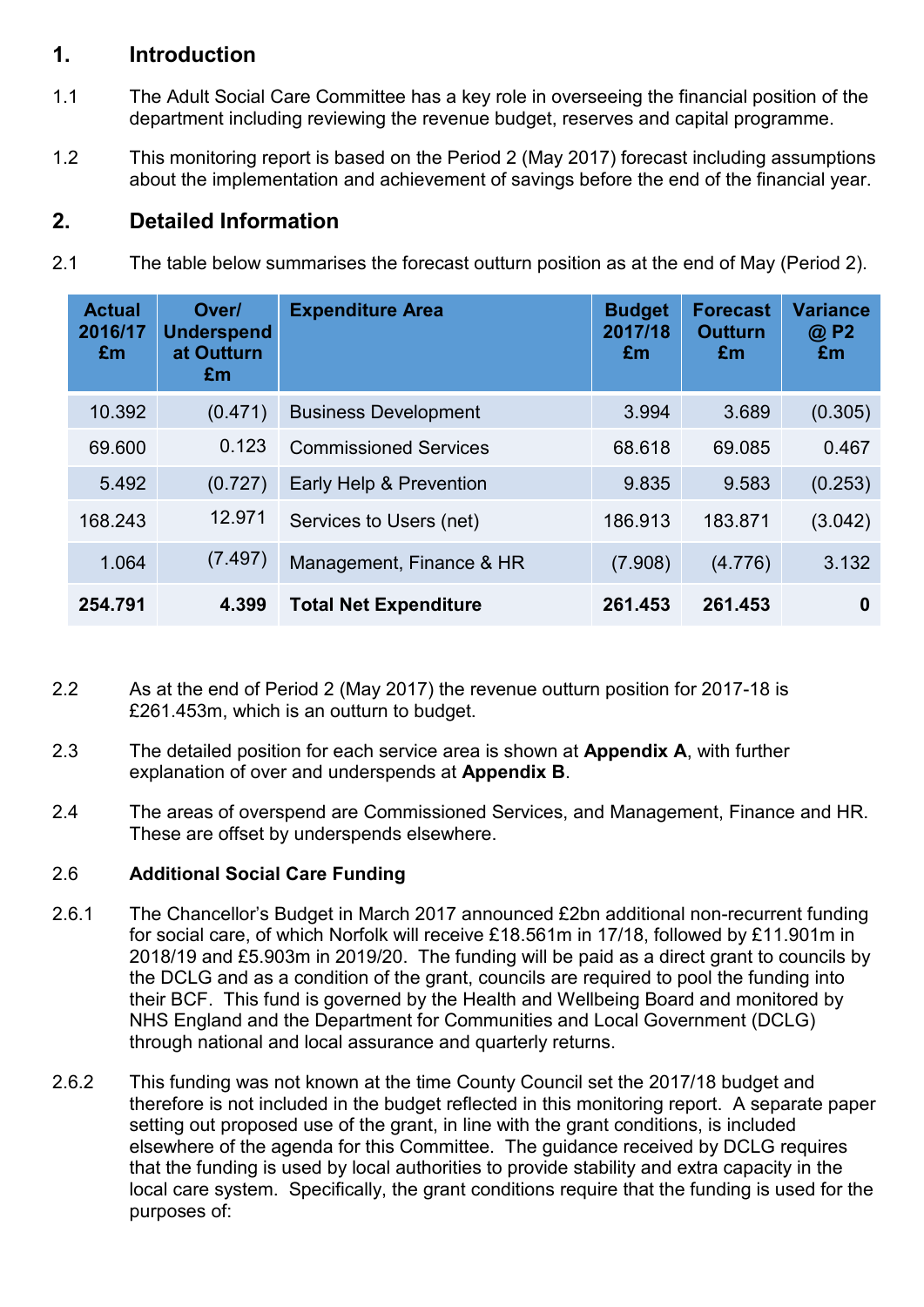- a) Meeting social care needs
- b) Reducing pressure on the NHS supporting people to be discharged from hospital when they are ready
- c) Ensuring that the local social care provider market is stabilised

#### 2.7 **Services to Users**

2.7.1 The table below provides more detail on services to users, which is the largest budget within Adult Social Services:

| <b>Actual</b><br>2016/17<br>£m | Over/<br><b>Underspend</b><br>at Outturn<br>£m | <b>Expenditure Area</b>                  | <b>Budget</b><br>2017/18<br>£m | <b>Forecast</b><br><b>Outturn</b><br>£m | <b>Variance</b><br>£m |
|--------------------------------|------------------------------------------------|------------------------------------------|--------------------------------|-----------------------------------------|-----------------------|
| 111.914                        | 8.238                                          | <b>Older People</b>                      | 110.926                        | 109.262                                 | (1.664)               |
| 23.246                         | 1.207                                          | <b>Physical Disabilities</b>             | 23.148                         | 23.238                                  | 0.090                 |
| 94.527                         | 11.119                                         | <b>Learning Disabilities</b>             | 96.391                         | 97.439                                  | 1.048                 |
| 13.174                         | 0.267                                          | <b>Mental Health</b>                     | 13.545                         | 13.105                                  | (0.440)               |
| 6.746                          | 3.074                                          | <b>Hired Transport</b>                   | 6.672                          | 6.672                                   | 0.000                 |
| 9.144                          | (1.194)                                        | Care & Assessment &<br>Other staff costs | 16.863                         | 16.639                                  | (0.225)               |
| 258.751                        | 22.710                                         | <b>Total Expenditure</b>                 | 267.545                        | 266,355                                 | (1.191)               |
| (90.508)                       | (9.739)                                        | Service User Income                      | (80.633)                       | (82.484)                                | (1.851)               |
| 168.243                        | 12.971                                         | <b>Revised Net Expenditure</b>           | 186.913                        | 183.871                                 | (3.042)               |

#### 2.7.2 Key points:

- a) Permanent admissions to residential care those without a planned end date have been consistently reducing for the last three years in both 18-64 and 65+ age groups, and reductions had accelerated in the last year in response to the provisions put in place in response to Promoting Independence. Over quarter three, there had been some increase in permanent residential placements – the key reasons were improved timeliness of recording, but teams also reported increased pressure from hospital discharge and a number of previous self-funders that had dropped below the threshold for self-funding. At April 2016 the rolling 12 months admissions for people aged 65+ was 616 per 100,000 population. This had reduced to 613 by August 2016, but then increased in each of the following periods, to 637 by November 2016, before reducing to 633 by March 2017. For people aged 18-64 there is a reduction, with 21 people per 100,000 population admitted into permanent residential care in April 2016, reducing in most periods to 19 per 100,000 population by March 2017. However, whilst total numbers have reduced, those that do go into residential care tend to be people with higher levels of need that require longer lengths of stay and more expensive care packages, meaning that spend has not reduced proportionally. Due to requiring a time lag in reporting to improve accuracy, the April and May statistics were not available at the time of writing this report
- b) The forecast expenditure for purchase of care, excluding care and assessment is £0.109m more than the 2016/17 outturn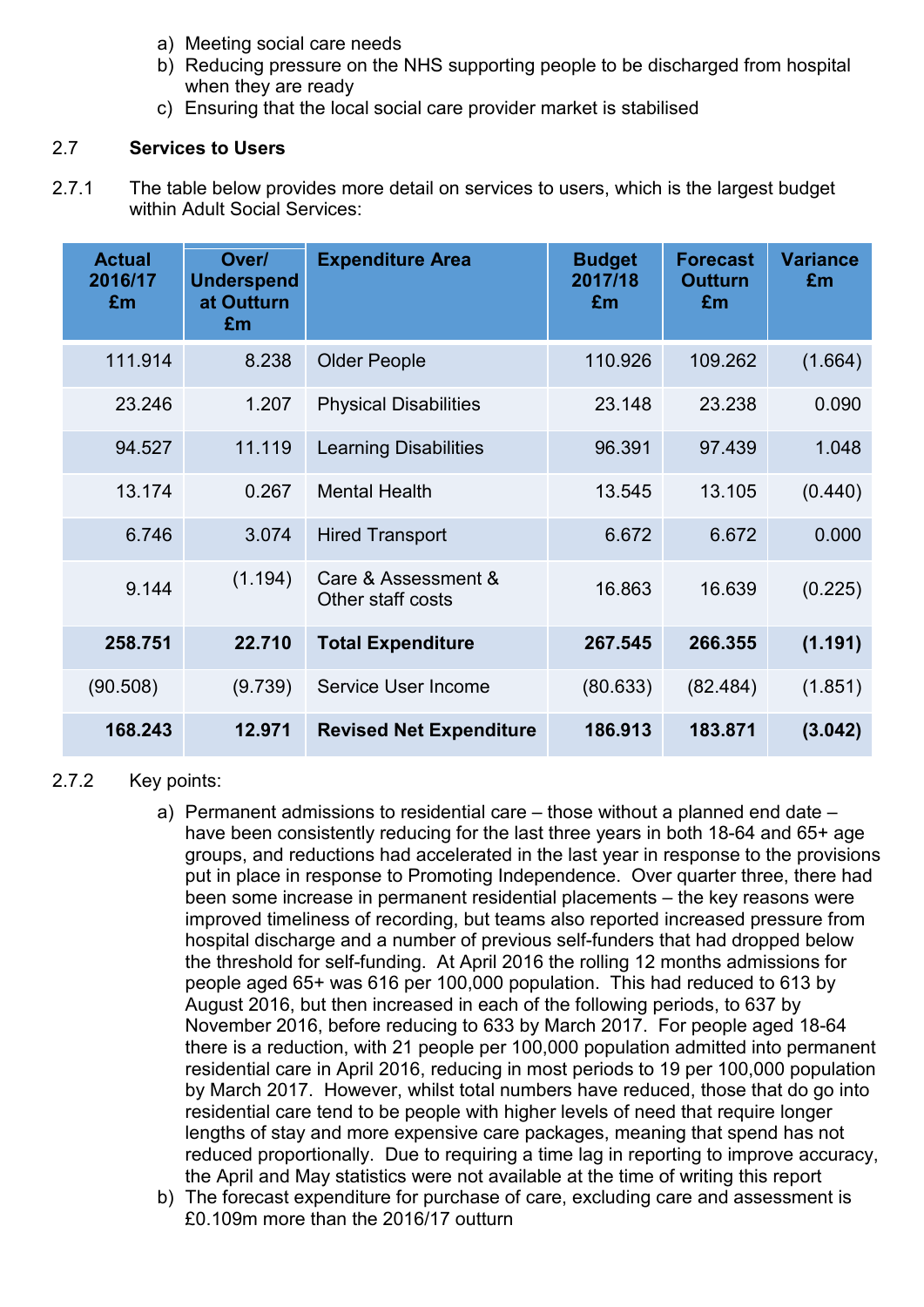c) Overall there is a reduction of £8.024m in forecast income relating to service users in 2017/18 compared to 2016/17 outturn. This primarily relates to one-off income items accounted for against purchase of care income in 2016/17, for example £5.155m in relation to Cost of Care and National Living Wage and £5m to protect social care following reductions in the Better Care Fund

#### 2.8 **Commissioned Services**

| 2.8.1 | <b>Actual</b><br>2016/17<br>£m | Variance at<br>outturn<br>£m | <b>Expenditure Area</b>                                 | <b>Budget</b><br>2017/18<br>£m | <b>Forecast</b><br><b>Outturn</b><br>£m | <b>Variance</b><br>£m |
|-------|--------------------------------|------------------------------|---------------------------------------------------------|--------------------------------|-----------------------------------------|-----------------------|
|       | 1.185                          | (0.289)                      | <b>Commissioning Team</b>                               | 1.643                          | 1.582                                   | (0.061)               |
|       | 10.361                         | (0.795)                      | Service Level<br>Agreements                             | 10.624                         | 10.373                                  | (0.251)               |
|       | 2.184                          | (0.418)                      | <b>Integrated Community</b><br><b>Equipment Service</b> | 2.651                          | 2.259                                   | (0.392)               |
|       | 33.280                         | 3.257                        | <b>NorseCare</b>                                        | 32.385                         | 33.788                                  | 1.403                 |
|       | 8.323                          | (1.172)                      | Housing related support                                 | 6.976                          | 6.743                                   | (0.232)               |
|       | 13.114                         | (0.244)                      | <b>Independence Matters</b>                             | 12.857                         | 12.857                                  | 0.000                 |
|       | 1.153                          | (0.216)                      | <b>Other Commissioning</b>                              | 1.482                          | 1.482                                   | 0.000                 |
|       | 69.600                         | 0.123                        | <b>Total Expenditure</b>                                | 68.618                         | 69.085                                  | 0.467                 |

#### 2.8.2 Key points:

a) NorseCare. As part of the management of the 2016/17 underlying overspend for the service, one-off funding of £2m has been used in 2017/18 to temporarily manage part of the variance between the previous budget and NorseCare contract costs. Despite reductions in the real terms contract costs, there remains a variation between the agreed budget and contract price for 2017/18, due to legacy costs of the contracts including staffing and property costs. Further reductions are expected during the year from some changes in staffing costs and property portfolio, as well as further savings through the transition from Ellacombe. In addition, work continues to improve value for money and support delivery of a financially sustainable contract.

#### 2.9 **Savings Forecast**

- 2.9.1 The department's budget for 2017/18 includes savings of £14.213m, the net savings reported for the service total £11.213m, which reflects the impact of reversing previous savings of £3m for transport, which are now targeted in 2018/19. In addition the service is planning to meet additional savings of £4.197m by April 2018 in order to manage the impact of the one-off adult social care support grant, which has been used to provide additional time to reduce the underlying overspend from 2016/17.
- 2.9.2 The service has refreshed the Promoting Independence strategy and savings programme. As a result, whilst the savings are in line with the proposals agreed by County Council in February, the detail about how savings will be delivered has been built up, with new workstreams and projects. **Appendix C** cross references the previous savings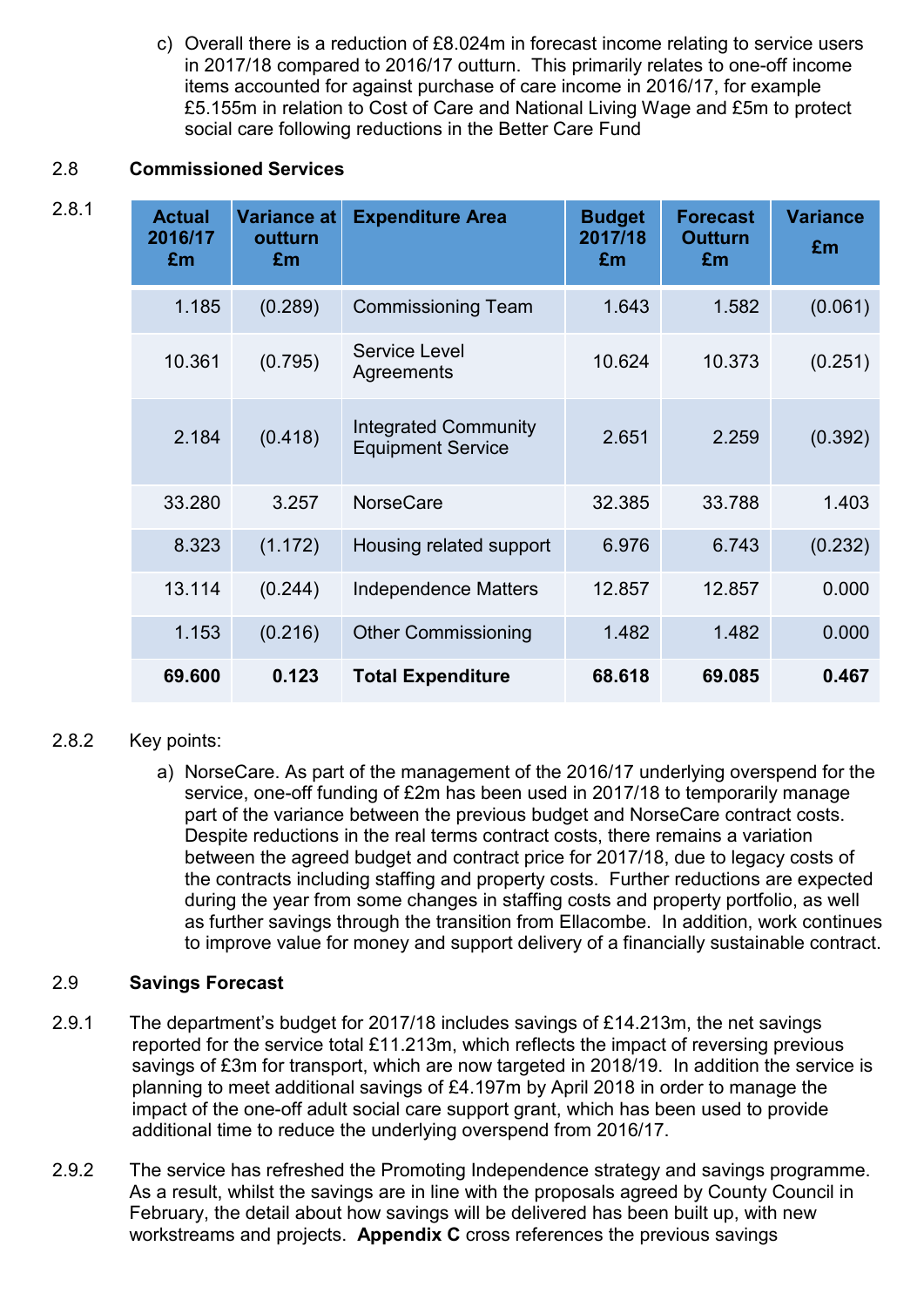descriptions to the revised programme of work, on which actions and progress will be monitored and reported.

2.9.3 In summary, the service is pursuing a range of savings balanced across demand management initiatives, implementing changed practice, commissioning and redesign of services and changes to charging. This reflects the strategic financial direction for the service.

**Investing in prevention to reduce demand and increase independence.** Initiatives include continuing to increase reablement capacity and referrals to help people regain their independence and remain in their homes; changing how people access social care and the type of information and support that they receive through the council's website, through the customer service centre and social care centre of expertise (SCCE) and through health partners including hospital discharge teams.

**Supporting social work teams to enable focus on reducing, preventing and delaying the need for formal social care.** A key focus for the service continues to remain on supporting teams to provide the best possible outcomes for services users through the quality of reviews and care assessment. Significant work has been undertaken to implement a strength based approach across all teams and to review teams' capacity. Strengthening of quality assurance around social work is also working to improve performance, support new ways of working and enable teams to share best practice.

**Working with health partners to reduce system demand and improve outcomes.**  Integrated working has been a key element of the approach taken within Norfolk and the programme includes a particular focus on discharge pathways including reviewing the future use of planning beds to improve efficiency and improve outcomes for people leaving hospital but with temporary higher care needs. The service is also working with multi partners, including district councils, to redesign services as part of the Building Resilient Lives work.

**Reshaping the care market to support stable care provision and availability of financially sustainable care across Norfolk.** Work is continuing with provider groups to manage the challenges within the care market and in particular a review of the cost of care for providers supporting working age adults is being undertaken. Priorities within the savings programme for this financial year include implementing new frameworks for home support and recommissioning of services supporting people with mental health needs. In addition, the Promoting Independence younger adults workstream is focussed on commissioning and reshaping services that provide a greater level of independence, which will help social work teams to maximise opportunities for enablement and improve transition pathways for those people moving from children's to adults' services.

**Strengthening the contract management of our commissioned contracts.** Ensuring our commissioned contracts offer value for money, are used to capacity and produce quality outcomes for service users.

**Improving advice and information.** The service is recommissioning some advice and information services during the year, but also improving the information available through our websites and signposting to community groups, in order to maximise the use of existing groups and networks across the county.

**Supporting and enabling people to travel independently.** Offering travel training to support people to enhance their independence around transport and enable them to make use of necessary facilities or services in the local community including public transport.

**Increasing the use of technology to enable more people to live independently for longer.** Work remains with the programme to improve and extend the use of community equipment, but there is further opportunity to increase digitalisation and the use of assistive technology. During the year options will be introduced for payment cards for people who currently receive a direct payment, which will provide an easier way to pay for services and reduce financial risks for vulnerable people.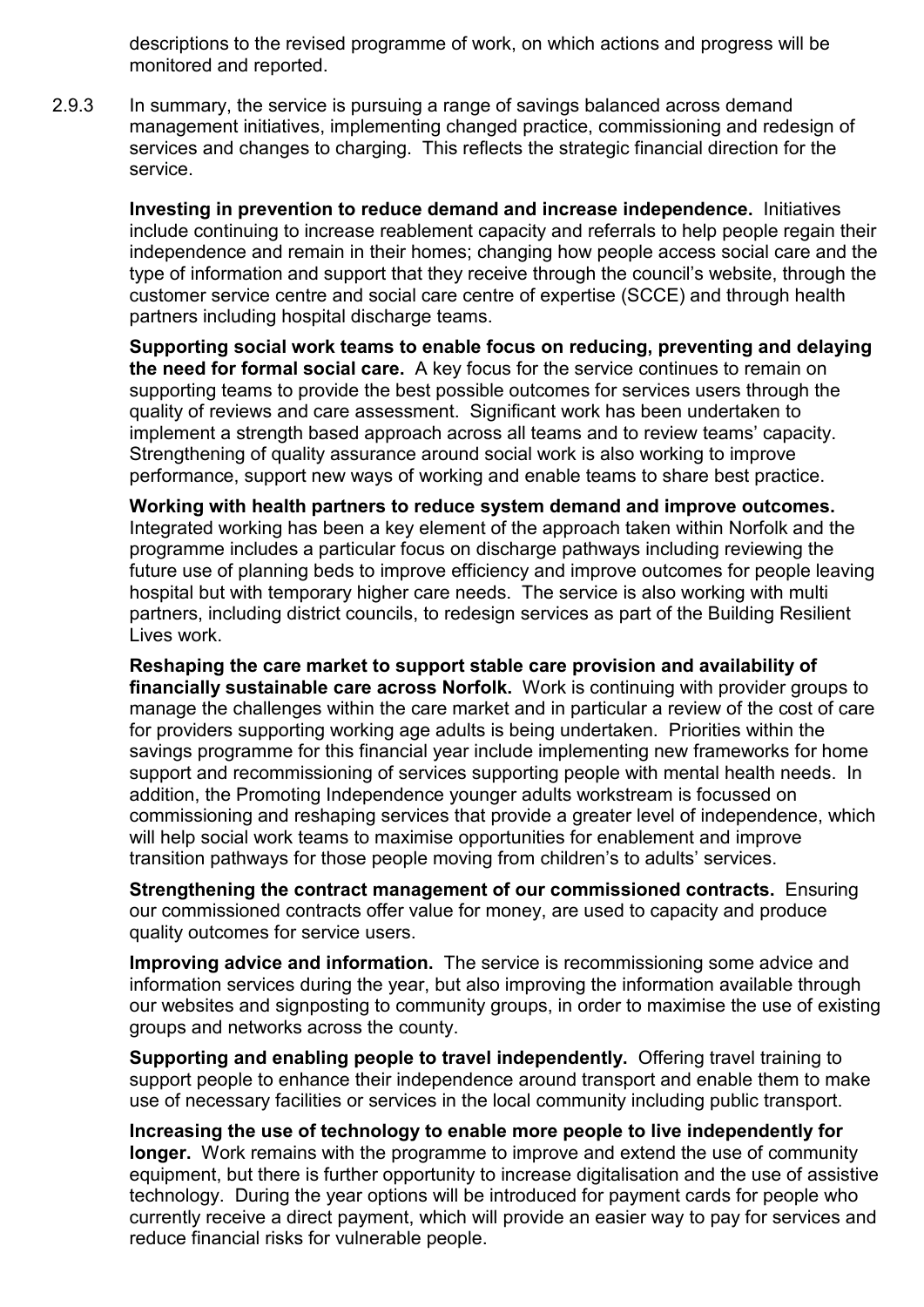**Charging people appropriately for their care and providing welfare rights support.**  Following consultation, the charging policy was changed so that calculation of charges took into consideration an amount more closely reflected to actual disability related expenditure incurred by individuals. Work is also being extended to support people who may not be accessing all financial benefits available to them.

- 2.9.4 Whilst it is still early in the financial year, it is the current anticipation that the programme will deliver the required savings in full in meeting a balanced outturn.
- 2.9.4.1 The departments net expenditure each period is prone to fluctuations, as evidenced by the below graphic, however, it continues to display a downward trajectory when compared to 2015/16.



2.9.4.2 Furthermore, the department's net expenditure, when compared to a profiled budget, currently appears to display a stronger position than it did in 2015/16 and 2016/17.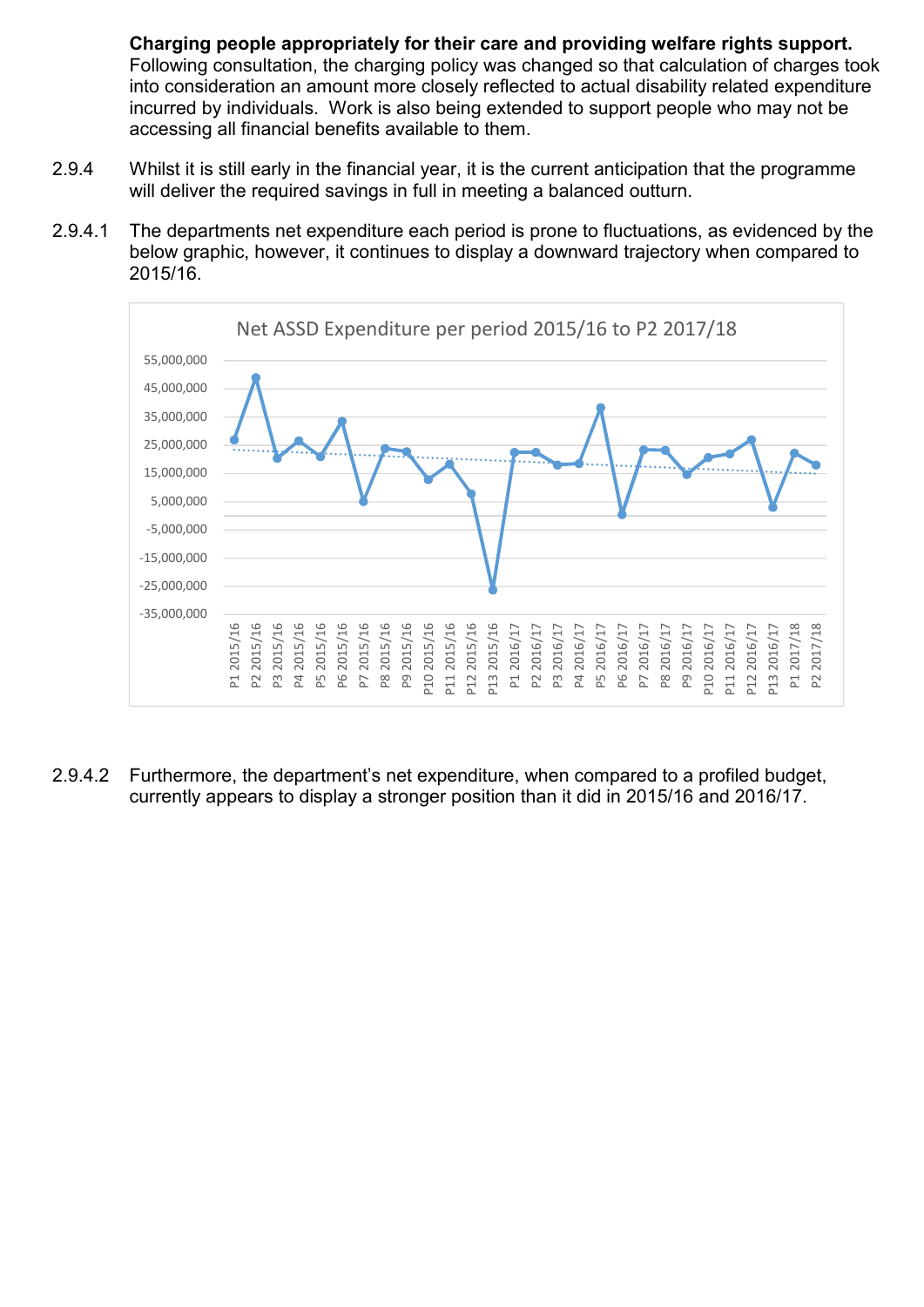

#### 2.10 **Action plan and Finance and Performance monitoring**

- 2.10.1 Last year all locality and service teams developed financial recovery plans, which were used for focused actions to improve the financial position and to support both team management and reporting to finance and performance board. Teams are continuing to use and develop these plans to support ongoing improvement work. Monthly performance and finance data is reviewed by senior management team in order to highlight key areas of focus for monthly finance and performance board meetings. This is also a forum, which enables escalation by teams of blockages to progress and priority actions for the service.
- 2.10.2 Looking ahead the service will be implementing the new social care replacement system, Liquid Logic, in November 2017. This will provide an improved management and reporting system for social care, but also includes implementing a new financial system for social care.

#### 2.11 **Reserves**

- 2.11.1 The department's reserves and provisions at 1 April 2017 were £6.231m. Reserves totalled £2.074m.
- 2.11.2 The reserves at the beginning of the year include some committed expenditure, which was carried forward in 2016/17. In addition the planned corporate review of reserves has been undertaken, which has included £0.150m from Adult Social Care reserves. Therefore proposed use of the funding at Period 2 includes use of £0.361m funding for the social care replacement system, which was carried forward; planned use of funding for Learning and Development of £0.255m; market development £0.020m; use of the transformation funding to support the 2017/18 Promoting Independence programme £0.400m; and £0.150m from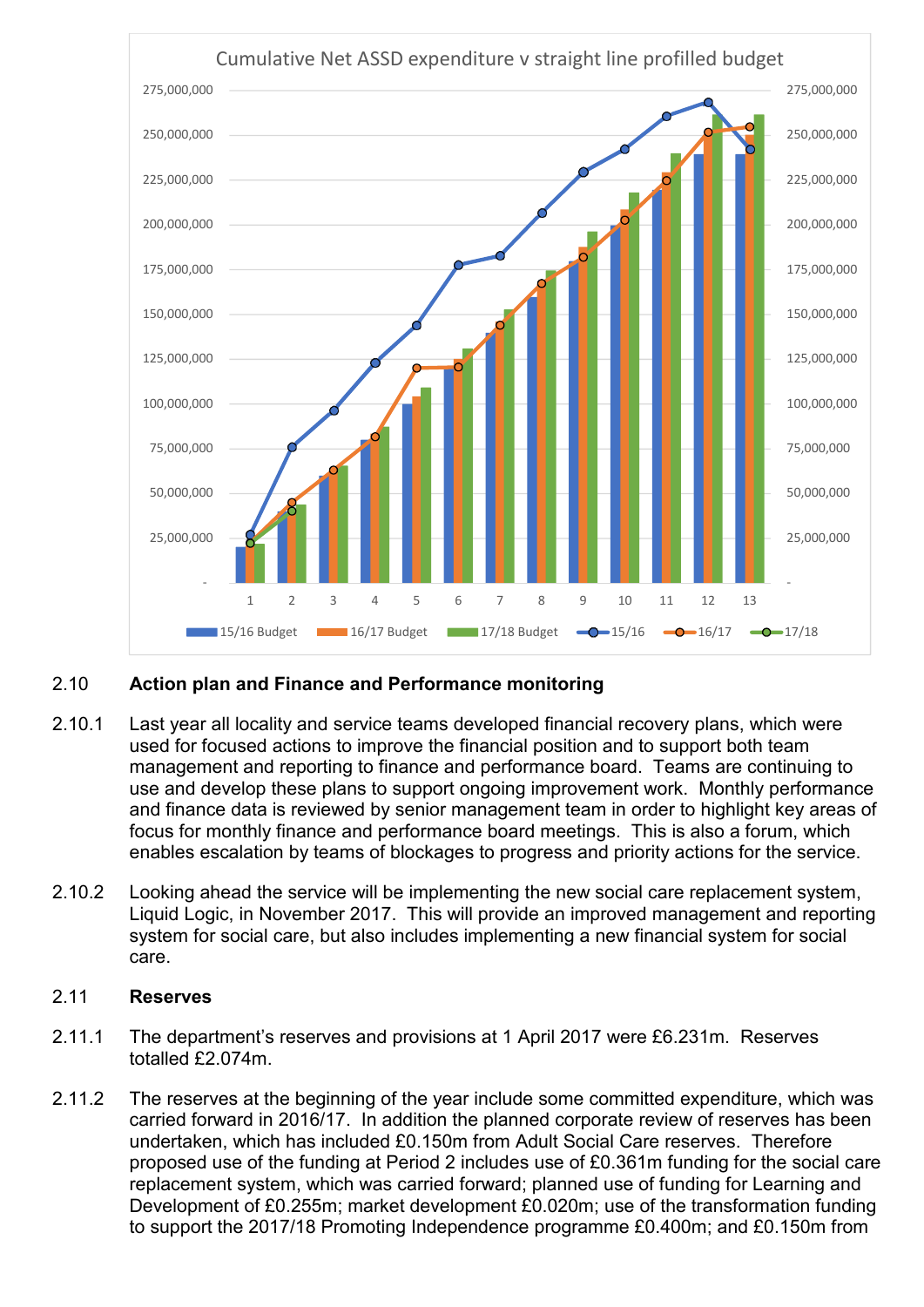money previously allocated but no longer required for zero based review £0.070m and unallocated funding for Care Act implementation £0.080m.

- 2.11.3 With agreement of the use of reserves for the above purposes the forecast reserve position at 31 March 2018 is £0.493m.
- 2.11.4 Provisions totalled £4.157m at 1 April 2017, mainly for the provision for bad debts. The projected use of reserves and provisions is shown at **Appendix D.**

#### 2.12 **Capital Programme**

2.12.1 The department's three year capital programme is £21.668m. The programme includes £6.924m relating to Department of Health capital grant for Better Care Fund (BCF) Disabled Facilities Grant (DFG), which is passported to District Councils within the BCF. Work continues with district councils as part of the BCF programme of work, to monitor progress, use and benefits from this funding. The capital programme also includes £7.240m for the social care and finance replacement system. The priority for use of capital is development of alternative housing models for young adults. Details of the current capital programme are shown in **Appendix E**.

#### **2.13 Debt Position (Receivable to the department)**

2.13.1 As noted in 3.4 of the 19 June 2017 Committee paper "Adult Social Care Finance Outturn Report Year End 2016-17", the service department has a level of accounts receivable debt with Norfolk based NHS bodies. As at 31 May 2017, the balance owing was:

|                   | Age of debt |           |       |        |          |              |
|-------------------|-------------|-----------|-------|--------|----------|--------------|
| E'm               | $0 - 30$    | $31 - 60$ | 61-90 | 91-180 | $181+$   | <b>Total</b> |
| <b>May 2017</b>   | 1.616       | 0.236     | 2.952 | 0.913  | 3.301    | 9.017        |
| <b>March 2017</b> | 5.391       | 1.337     | 0.553 | 0.507  | 3.525    | 11.313       |
| Change            | $-3.776$    | $-1.101$  | 2.399 | 0.406  | $-0.224$ | $-2.297$     |

2.13.2 Significant progress has been made during the period March 2017 to May 2017 to agree payment of the newer elements of the debt, a net reduction in monies owing of £2.3m. Some of the outstanding short term debt is in relation to the Better Care Fund, where both the Council and NHS await the national planning guidance. The department has been in contact with the NHS regarding the longer term debt, in particular those over 181 days, and expects a further update from NHS officers shortly.

## **3. Financial Implications**

- 3.1 The forecast outturn for Adult Social Services is set out within the paper and appendices.
- 3.2 As part of the 2017/18 budget planning process, the committee proposed a robust budget plan for the service, which has now been agreed by County Council. This included the reprofiling of savings across the following four years and additional investment to enable effective management of the recurrent overspend. Within this investment £4.197m is from one-off funding. This means the service will need to deliver savings in 2017-18 above the 2017/18 headline amount in order to reduce spending to a level that will ensure that this is addressed by April 2018. These savings will continue to be pursued from areas previously agreed and, wherever possible, further efficiencies.

## **4. Issues, risks and innovation**

4.1 This report provides financial performance information on a wide range of services monitored by the Adult Social Care Committee. Many of these services have a potential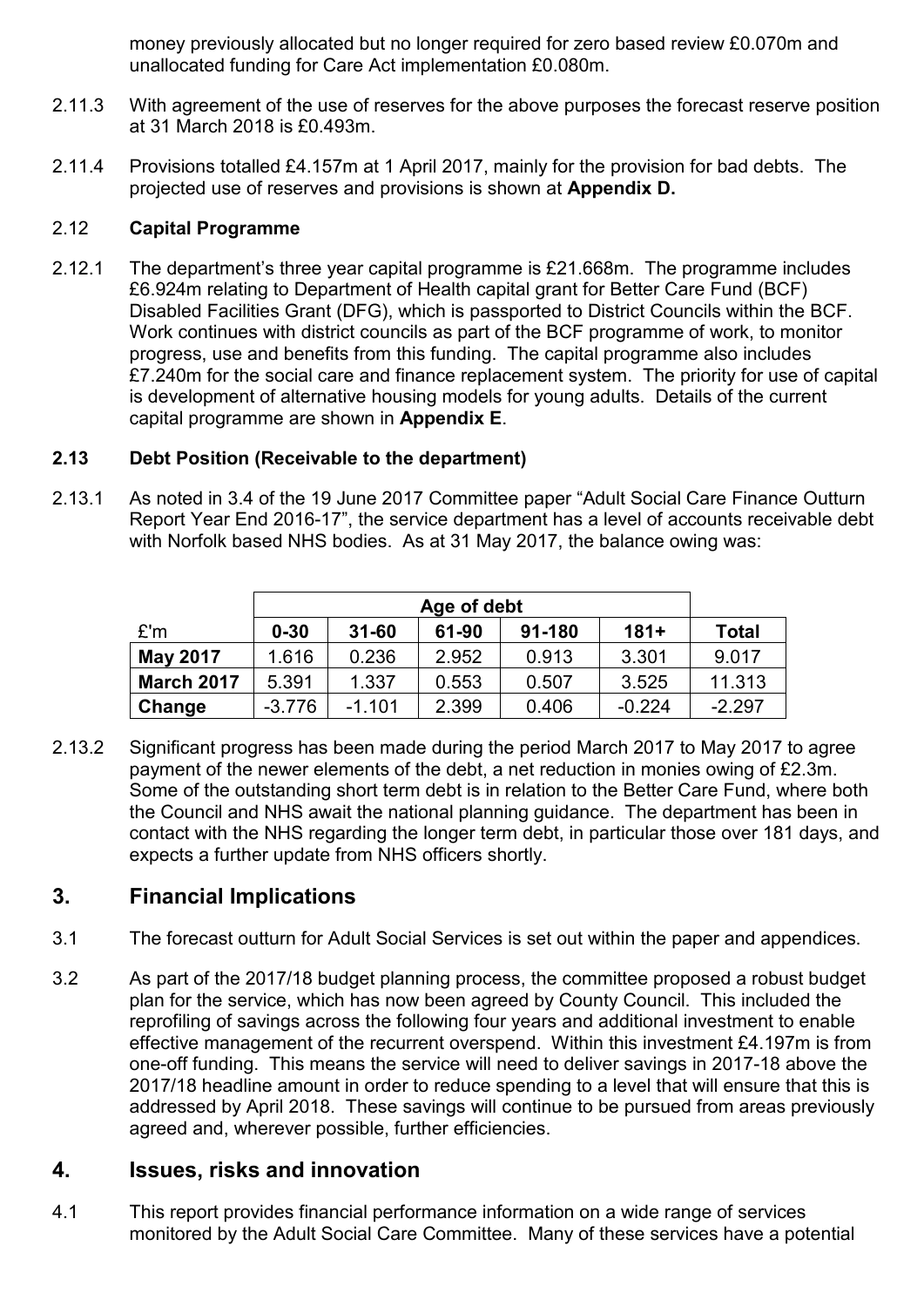impact on residents or staff from one or more protected groups. The Council pays due regard to the need to eliminate unlawful discrimination, promote equality of opportunity and foster good relations.

- 4.2 This report outlines a number of risks that impact on the ability of Adult Social Services to deliver services within the budget available. These risks include the following:
	- a) Pressure on services from a needs led service where number of service users continues to increase. In particular the number of older people age 85+ is increasing at a greater rate compared to other age bands, with the same group becoming increasingly frail and suffering from multiple health conditions. A key part of transformation is about managing demand to reduce the impact of this risk through helping to meet people's needs in other ways where possible
	- b) The ability to deliver the forecast savings, particularly in relation to the demand led element of savings, which will also be affected by wider health and social care system changes
	- c) The cost of transition cases, those service users moving into adulthood, might increase due to additional cases that have not previously been identified. Increased focus on transition will help mitigate this risk
	- d) The impact of pressures within the health system, through both increased levels of demand from acute hospitals and the impact of decisions due to current financial deficits in health provider and commissioning organisations. This risk is recognised within the service's risk register and NCC involvement in the change agenda of the system and operational groups such as Accident and Emergency Delivery Boards will support the joint and proactive management of these risks
	- e) The Council has outstanding debt in relation to health organisations, which could lead to increased pressures if the debt is not recovered
	- f) Increasing waiting lists and delays in recording could result in additional packages and placements incurring costs that have not been included in the forecast
	- g) In any forecast there are assumptions made about the risk and future patterns of expenditure. These risks reduce and the patterns of expenditure become more defined as the financial year progresses and as a result of the reduced risk the forecast becomes more accurate
	- h) The ability to be able to commission appropriate home support packages due to market provision, resulting in additional costs through the need to purchase increased individual spot contracts rather than blocks
	- i) The continuing pressure from the provider market to review prices and risk of challenge. In addition the Council has seen some care home closures in the first part of the year, which can lead to increased costs especially during transition
	- j) The impact of health and social care integration including Transforming Care Plans, which aims to move people with learning disabilities, who are currently inpatients within the health service, to community settings

## **5 Recommendations**

#### 5.1 **Members are invited to discuss the contents of this report and in particular to agree:**

- **a) The forecast outturn position at Period 2 for the 2017-18 Revenue Budget of £261.453m**
- **b) The planned use of reserves**
- **c) The forecast outturn position at Period 2 for the 2017-18 Capital Programme**

## **6. Background**

6.1 The following background papers are relevant to the preparation of this report.

[Finance Outturn Report – Adult Social Care Committee June 2017](http://norfolkcc.cmis.uk.com/NorfolkCC/Document.ashx?czJKcaeAi5tUFL1DTL2UE4zNRBcoShgo=Y2CLk4TkktFUDjx5vZx8AwghsHVw5Ix%2fTS9qfkcYcf5ndoUIOlPigg%3d%3d&rUzwRPf%2bZ3zd4E7Ikn8Lyw%3d%3d=pwRE6AGJFLDNlh225F5QMaQWCtPHwdhUfCZ%2fLUQzgA2uL5jNRG4jdQ%3d%3d&mCTIbCubSFfXsDGW9IXnlg%3d%3d=hFflUdN3100%3d&kCx1AnS9%2fpWZQ40DXFvdEw%3d%3d=hFflUdN3100%3d&uJovDxwdjMPoYv%2bAJvYtyA%3d%3d=ctNJFf55vVA%3d&FgPlIEJYlotS%2bYGoBi5olA%3d%3d=NHdURQburHA%3d&d9Qjj0ag1Pd993jsyOJqFvmyB7X0CSQK=ctNJFf55vVA%3d&WGewmoAfeNR9xqBux0r1Q8Za60lavYmz=ctNJFf55vVA%3d&WGewmoAfeNQ16B2MHuCpMRKZMwaG1PaO=ctNJFf55vVA%3d) (p27)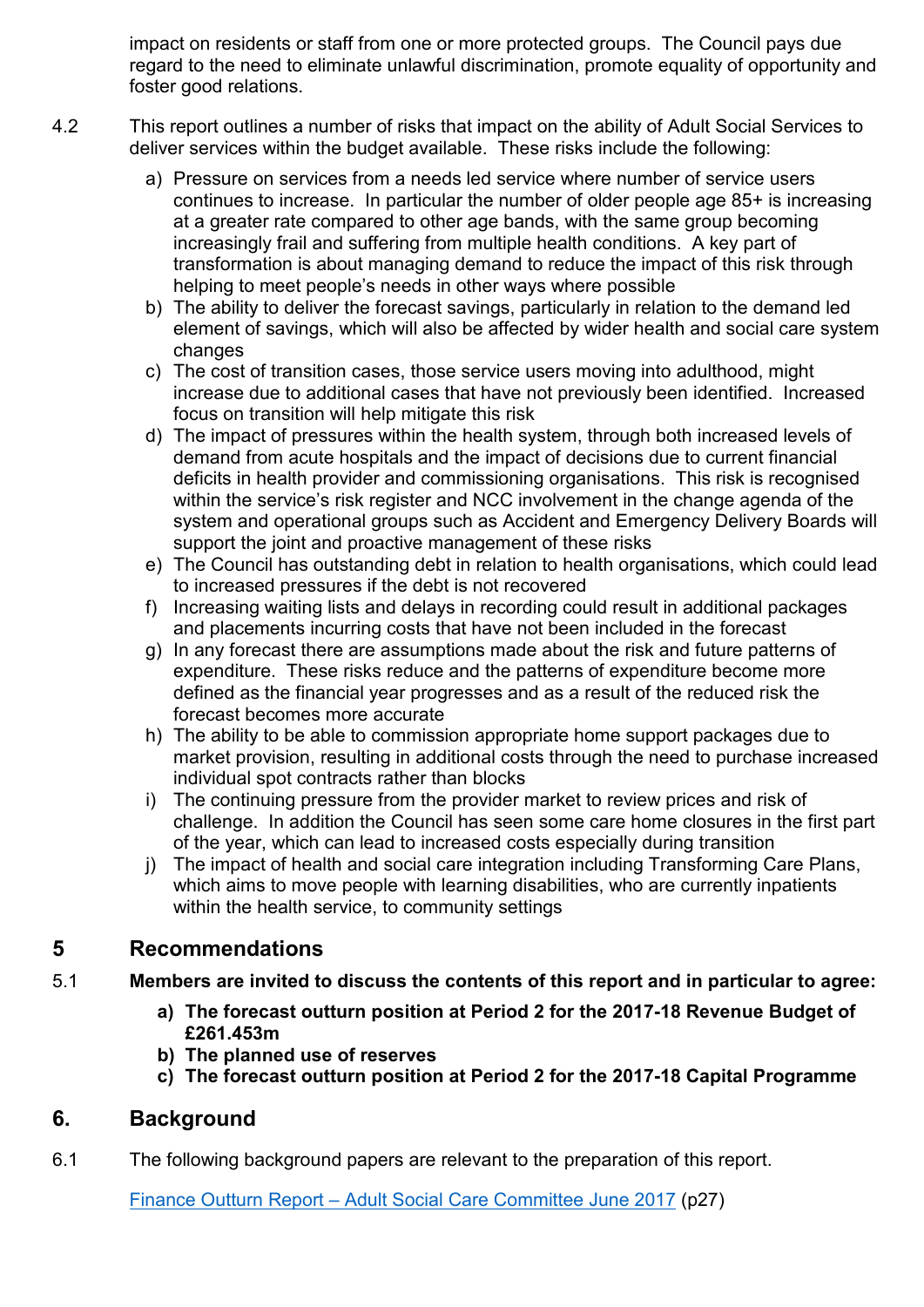[Norfolk County Council Revenue Budget and Capital Budget 2017-20 - County Council](http://norfolkcc.cmis.uk.com/NorfolkCC/Document.ashx?czJKcaeAi5tUFL1DTL2UE4zNRBcoShgo=0tfOF02BYL7UtA9QTK60%2fPPNPb4ROwORBumDl3D%2bOhStIz7S5iDqQw%3d%3d&rUzwRPf%2bZ3zd4E7Ikn8Lyw%3d%3d=pwRE6AGJFLDNlh225F5QMaQWCtPHwdhUfCZ%2fLUQzgA2uL5jNRG4jdQ%3d%3d&mCTIbCubSFfXsDGW9IXnlg%3d%3d=hFflUdN3100%3d&kCx1AnS9%2fpWZQ40DXFvdEw%3d%3d=hFflUdN3100%3d&uJovDxwdjMPoYv%2bAJvYtyA%3d%3d=ctNJFf55vVA%3d&FgPlIEJYlotS%2bYGoBi5olA%3d%3d=NHdURQburHA%3d&d9Qjj0ag1Pd993jsyOJqFvmyB7X0CSQK=ctNJFf55vVA%3d&WGewmoAfeNR9xqBux0r1Q8Za60lavYmz=ctNJFf55vVA%3d&WGewmoAfeNQ16B2MHuCpMRKZMwaG1PaO=ctNJFf55vVA%3d)  [February 2017 – p22](http://norfolkcc.cmis.uk.com/NorfolkCC/Document.ashx?czJKcaeAi5tUFL1DTL2UE4zNRBcoShgo=0tfOF02BYL7UtA9QTK60%2fPPNPb4ROwORBumDl3D%2bOhStIz7S5iDqQw%3d%3d&rUzwRPf%2bZ3zd4E7Ikn8Lyw%3d%3d=pwRE6AGJFLDNlh225F5QMaQWCtPHwdhUfCZ%2fLUQzgA2uL5jNRG4jdQ%3d%3d&mCTIbCubSFfXsDGW9IXnlg%3d%3d=hFflUdN3100%3d&kCx1AnS9%2fpWZQ40DXFvdEw%3d%3d=hFflUdN3100%3d&uJovDxwdjMPoYv%2bAJvYtyA%3d%3d=ctNJFf55vVA%3d&FgPlIEJYlotS%2bYGoBi5olA%3d%3d=NHdURQburHA%3d&d9Qjj0ag1Pd993jsyOJqFvmyB7X0CSQK=ctNJFf55vVA%3d&WGewmoAfeNR9xqBux0r1Q8Za60lavYmz=ctNJFf55vVA%3d&WGewmoAfeNQ16B2MHuCpMRKZMwaG1PaO=ctNJFf55vVA%3d)

## **Officer Contact**

If you have any questions about matters contained in this paper or want to see copies of any assessments, e.g. equality impact assessment, please get in touch with:

**Officer Name: Tel No: Email address**:

Susanne Baldwin 01603 228843 [susanne.baldwin@norfolk.gov.uk](mailto:susanne.baldwin@norfolk.gov.uk)



If you need this report in large print, audio, Braille, alternative format or in a different language please contact 0344 800 8020 or 0344 800 8011 (textphone) and we will do our best to help.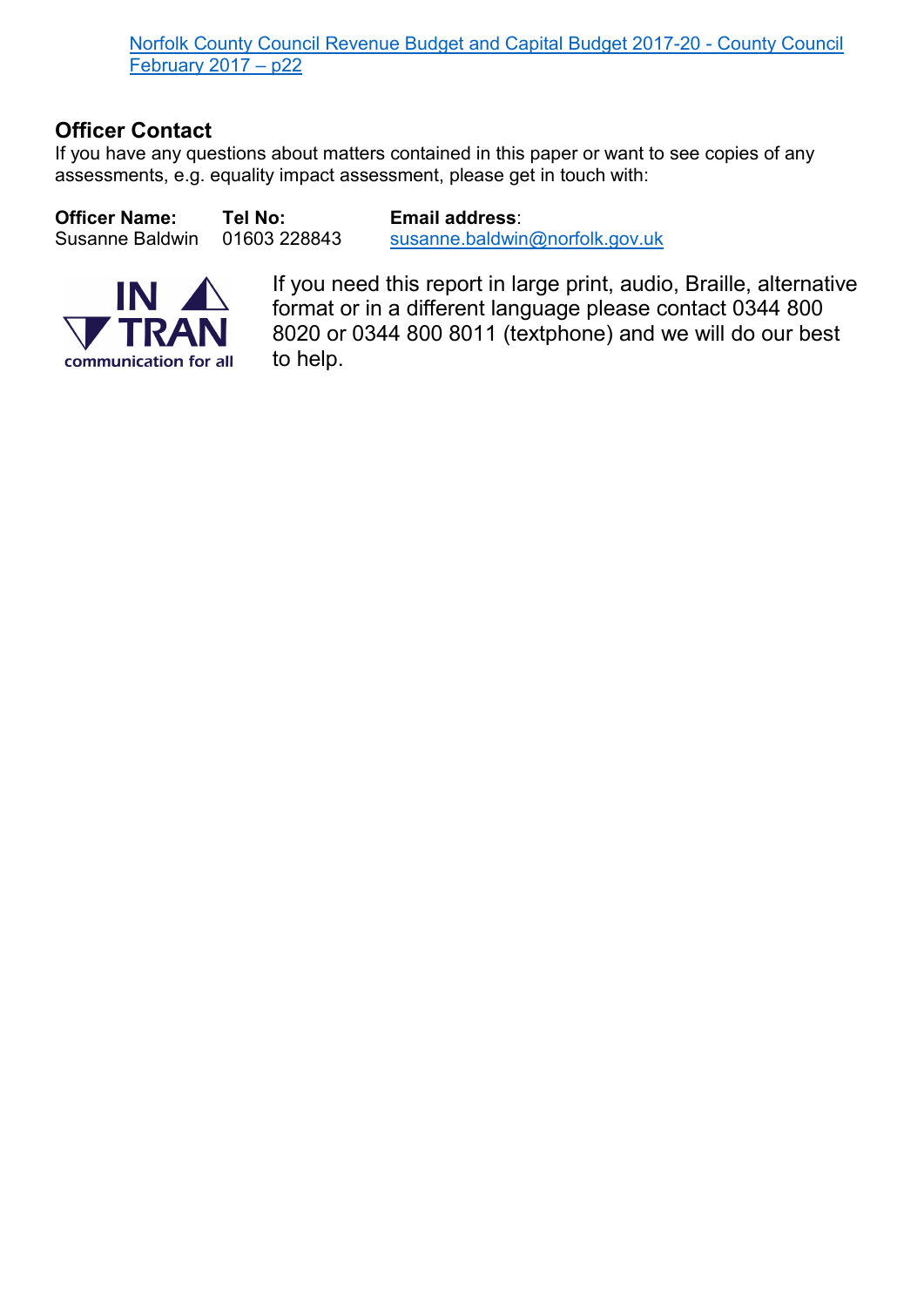# **Adult Social Care 2017-18: Budget Monitoring Period 2 (May 2017)**

Please see table 2.1 in the main report for the departmental summary.

| <b>Summary</b>                          | <b>Budget</b> | <b>Forecast</b><br><b>Outturn</b> | <b>Variance to Budget</b> |               |
|-----------------------------------------|---------------|-----------------------------------|---------------------------|---------------|
|                                         | £m            | £m                                | £m                        | $\frac{9}{6}$ |
| <b>Services to users</b>                |               |                                   |                           |               |
| <b>Purchase of Care</b>                 |               |                                   |                           |               |
| <b>Older People</b>                     | 110.926       | 109.262                           | (1.664)                   | $(1.50\%)$    |
| People with Physical Disabilities       | 23.148        | 23.238                            | 0.090                     | 0.39%         |
| People with Learning Disabilities       | 96.391        | 97.439                            | 1.048                     | 1.09%         |
| Mental Health, Drugs & Alcohol          | 13.545        | 13.105                            | (0.440)                   | (3.25%)       |
| <b>Total Purchase of Care</b>           | 244.010       | 243.044                           | (0.966)                   | (0.396%)      |
| <b>Hired Transport</b>                  | 6.672         | 6.672                             | 0.000                     | 0.00%         |
| Staffing and support costs              | 16.863        | 16.639                            | (0.225)                   | $(1.33\%)$    |
| <b>Total Cost of Services to Users</b>  | 267.545       | 266.355                           | (1.191)                   | (0.445%)      |
| Service User Income                     | (80.633)      | (82.484)                          | (1.851)                   | 2.30%         |
| <b>Net Expenditure</b>                  | 186.912       | 183.871                           | (3.042)                   | (1.627%)      |
|                                         |               |                                   |                           |               |
| <b>Commissioned Services</b>            |               |                                   |                           |               |
| Commissioning                           | 1.643         | 1.582                             | (0.061)                   | (3.69%)       |
| <b>Service Level Agreements</b>         | 10.624        | 10.373                            | (0.251)                   | (2.37%)       |
| <b>ICES</b>                             | 2.651         | 2.259                             | (0.392)                   | (14.78%)      |
| <b>NorseCare</b>                        | 32.385        | 33.788                            | 1.403                     | 4.33%         |
| <b>Housing Related Support</b>          | 6.976         | 6.743                             | (0.232)                   | (3.33%)       |
| <b>Independence Matters</b>             | 12.857        | 12.857                            | 0.000                     | 0.000%        |
| Other                                   | 1.482         | 1.482                             | 0.000                     | 0.000%        |
| <b>Commissioning Total</b>              | 68.618        | 69.085                            | 0.467                     | 0.68%         |
|                                         |               |                                   |                           |               |
| <b>Early Help &amp; Prevention</b>      |               |                                   |                           |               |
| <b>Norfolk Reablement First Support</b> | 4.489         | 4.405                             | (0.084)                   | $(1.88\%)$    |
| <b>Service Development</b>              | 1.243         | 1.243                             | 0.000                     | 0.000%        |
| Other                                   | 4.103         | 3.935                             | (0.169)                   | $(4.11\%)$    |
| <b>Prevention Total</b>                 | 9.835         | 9.583                             | (0.253)                   | (2.57%)       |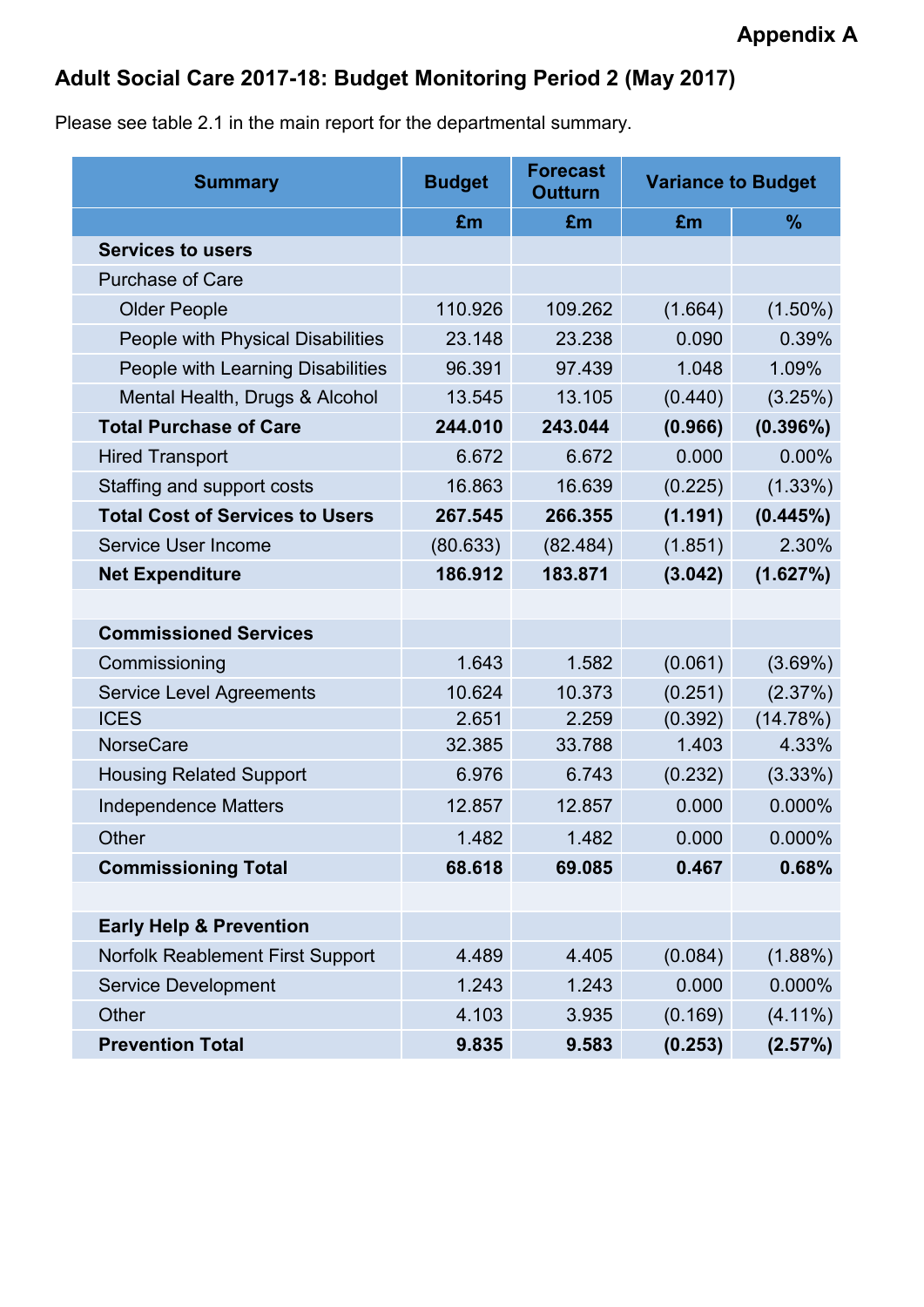## **Adult Social Care 2017-18 Budget Monitoring Forecast Outturn Period 2 Explanation of variances**

## **1. Business Development, forecast underspend (£0.305m)**

The forecast underspend is from vacancies across the service, and staff not being at the top of scale.

### **2. Commissioned Services forecast overspend £0.467m**

The main variances are:

**NorseCare**, overspend of £1.403m. There is a shortfall between the budget available and cost of the service. This is from savings not being delivered in previous years, together with a pressure from the cost reduction target for 2017/18 that is not expected to be met. This is after an additional £2m was added to the budget for 2017/18 on a one-off basis.

**Service Level Agreements**, underspend of (£0.251m). The underspend is from a reduction in planned costs following retendering of agreements.

**Integrated Community Equipment Store**, underspend of (£0.392m). Working practices have changed, which has reduced the equipment backlog. This combines with a recycled equipment rebate to deliver an underspend.

**Housing Support**, underspend of (£0.232m). The underspend comes from forecast savings as contracts are decommissioned and renegotiated during 2017/18.

## **3. Services to Users, forecast underspend (£3.042m)**

The main variances are:

**Purchase of Care (PoC)**, underspend of (£0.966). Additional funds were added into the budget for 2017/18 to cover some of the pressures within PoC, including the impact of Cost of Care and the National Living Wage. The service currently expects to deliver all the savings allocated in the 2017/18 budget. The underspend comes from:

- An overall reduction in the contract commitments compared to 2016/17 (after inflation and growth are accounted for)
- Management of direct payments to control the costs and maximise reclaims

Pressures continue to exist with Learning Disabilities, where residential care costs are increasing, through additional need and complexity of cases.

**Service User Income**, over-recovery of (£1.851m). Income from service users has exceeded 2016/17 figures up to the end of May 2017, and this trend is expected to continue. The increases are a reflection of the alteration to the charging policy so that the calculation of charges takes into consideration an amount more closely reflected to actual disability related expenditure incurred by individuals and a new piece of work to support people who may not be accessing all financial benefits available to them.

## **4. Early Help and Prevention, forecast underspend (£0.253m)**

The main variances are:

**Reablement**, underspend of (£0.084m). The variance is from delays in planned recruitment.

**Other Services**, underspend of (£0.165m). The variance relates to vacancies within Care Arranging Service and the Emergency Duty Team.

## **5. Management, Finance and HR, forecast overspend (£3.132m)**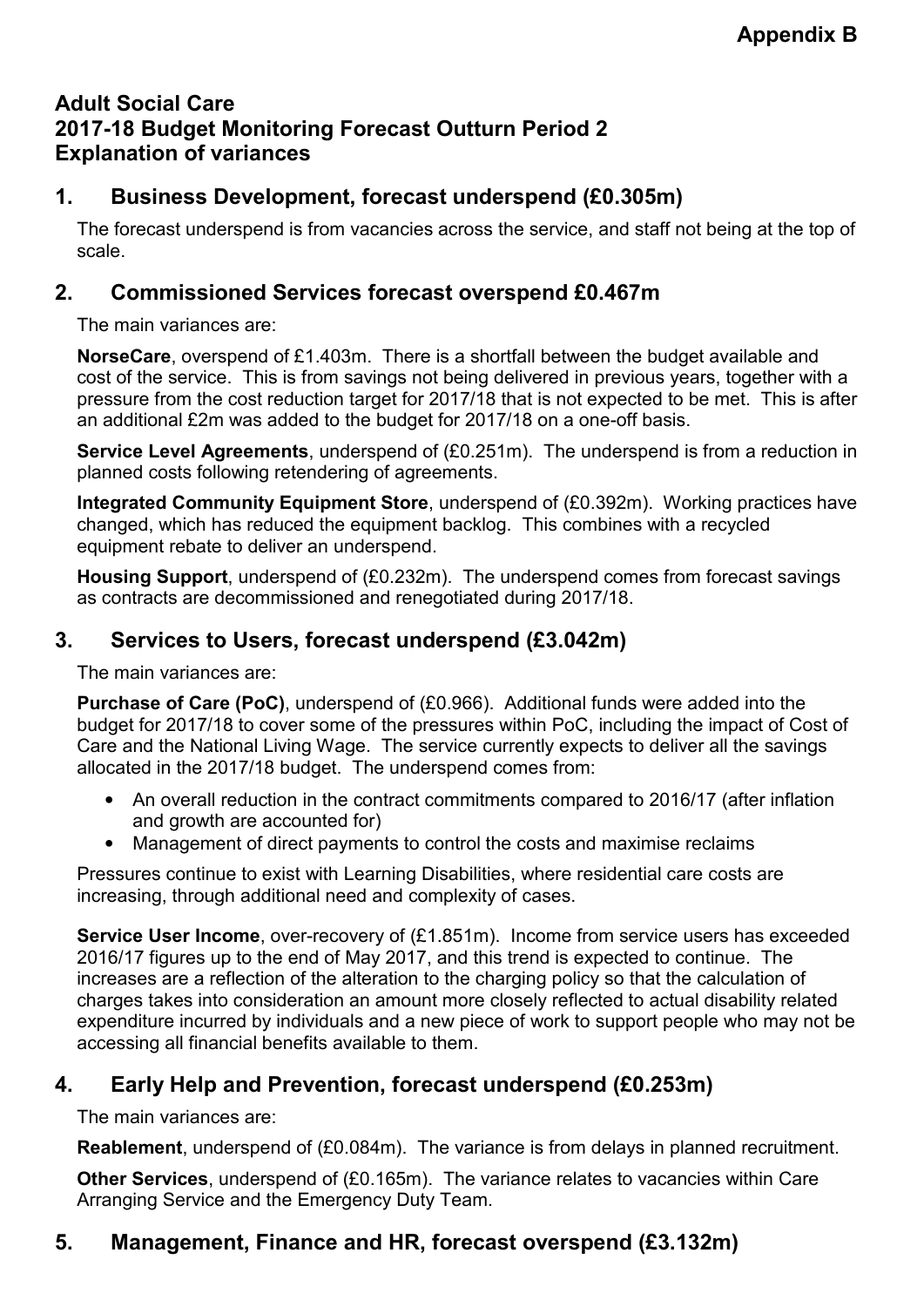The main variances are:

**Management and Finance**, overspend of £3.117m. The forecast is based on the available data, but analysis of trends is limited at the end of Period 2. A contingency has been put in place to provide for the risk of not delivering the savings identified within the forecast, and to cover potential increases in demand. This will be reviewed on a regular basis.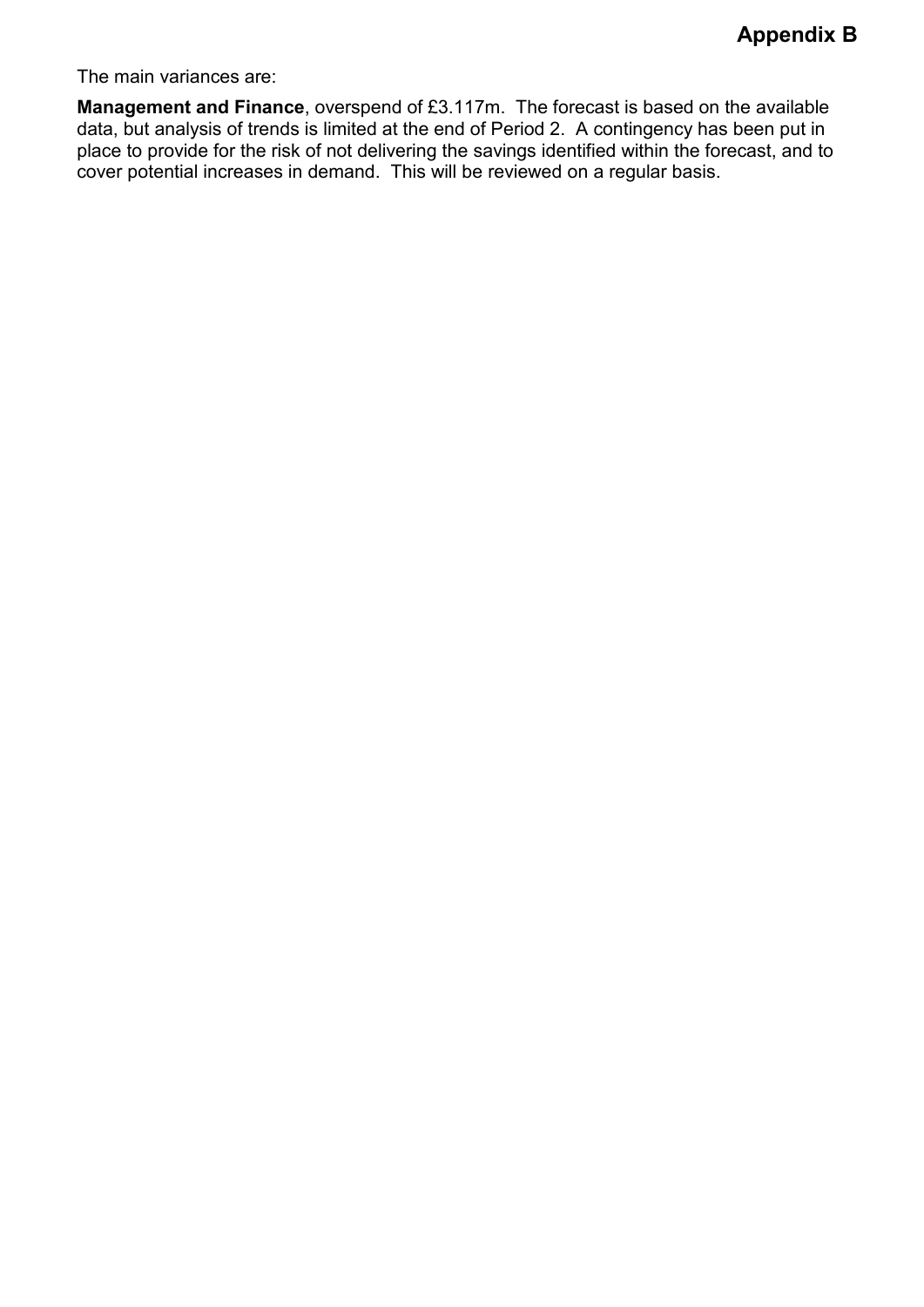### **2017-20 Savings Programme**

#### **1. Realignment of the savings to the Promoting Independence Programme**

- 1.1 The Adult Social Care Committee, at its meeting on 23 January 2017, agreed the proposal to recommend the draft Adult Social Care Committee Revenue Budget be put forward for consideration by Policy and Resources Committee on 6 February 2017, to enable Policy and Resources Committee to recommend a sound, whole-Council budget to Full Council on 20 February 2017 including all of the savings for 2017-18 to 2019-20 as set out.
- 1.2 This budget included proposals for savings for the period 2017-2020 as follows:

| <b>Reference</b> |                                                                                                            | 2017-18  | 2018-19  | 2019-20 |
|------------------|------------------------------------------------------------------------------------------------------------|----------|----------|---------|
|                  |                                                                                                            | £m       | £m       | £m      |
|                  | <b>SAVINGS</b>                                                                                             |          |          |         |
|                  | A - Cutting costs through efficiencies                                                                     |          |          |         |
| <b>ASC010</b>    | Reduce Training & Development spend following implementation of<br>Promoting Independence                  | $-0.200$ |          |         |
| <b>ASC022</b>    | Review of commissioning structure and wider opportunities to realign<br>staffing structures in localities  | $-0.155$ |          |         |
| <b>ASC026</b>    | Review of various commissioning arrangements to identify more cost<br>effective ways of providing services | $-1.159$ |          |         |
| <b>ASC027</b>    | Multiple small efficiencies within Service Level Agreements                                                | $-0.190$ |          |         |
| <b>ASC028</b>    | Maximise use of apprenticeships                                                                            | $-0.020$ |          |         |
| <b>ASC030</b>    | Rationalise mobile phones                                                                                  | $-0.010$ |          |         |
| <b>ASC031</b>    | Additional savings proposals currently being developed                                                     | $-1.141$ |          |         |
|                  | B - Better value for money through procurement and contract<br>management                                  |          |          |         |
| <b>ASC020</b>    | Remodel contracts for support to mental health recovery                                                    | $-0.125$ | $-0.275$ |         |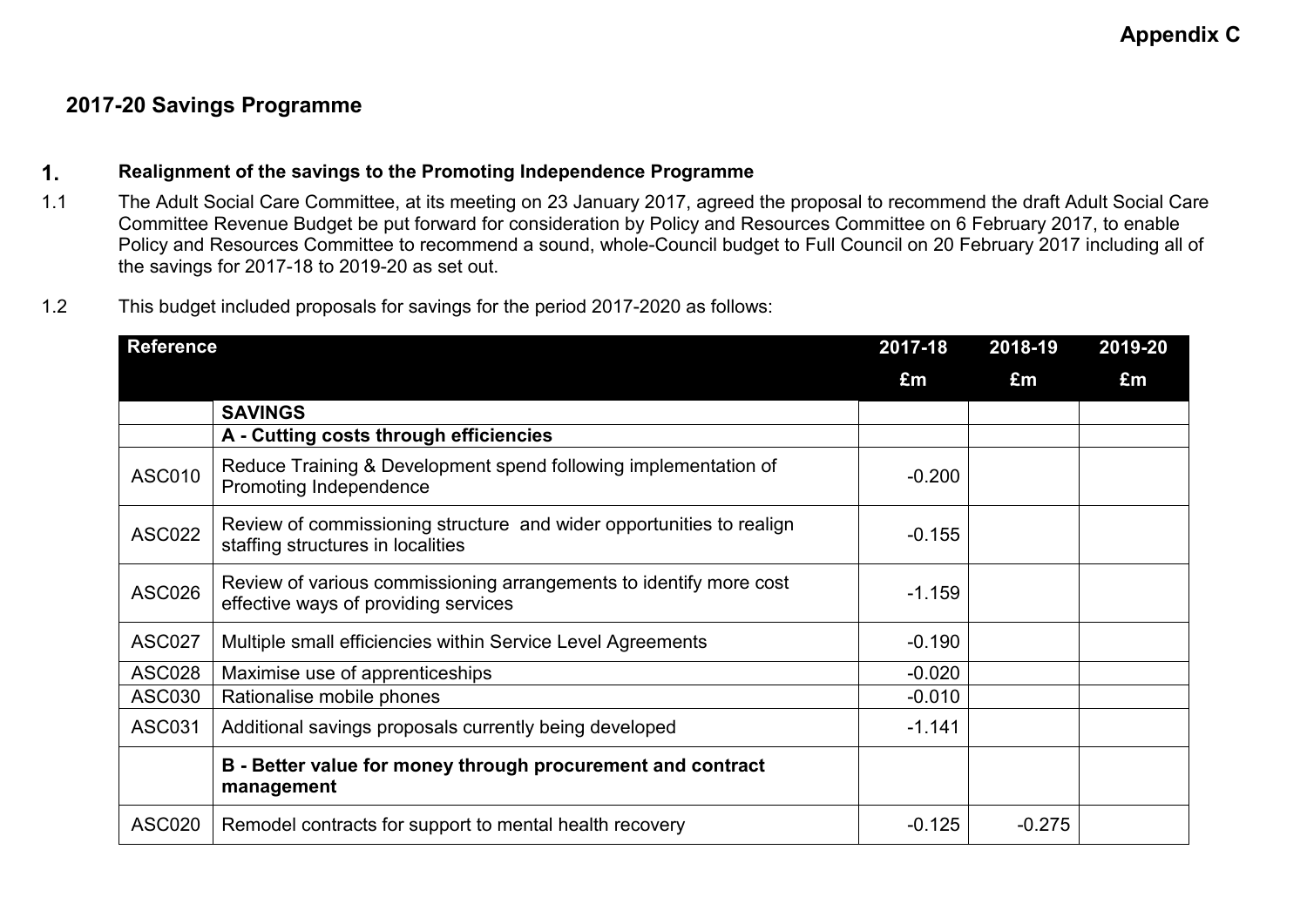| <b>ASC021</b>  | Recommissioning of information advice and advocacy services                                                                                                                                                                                    | 0.000    | $-0.250$ |          |
|----------------|------------------------------------------------------------------------------------------------------------------------------------------------------------------------------------------------------------------------------------------------|----------|----------|----------|
| <b>ASC024</b>  | Home care commissioning - an improved framework for procuring home<br>care services in Norfolk                                                                                                                                                 | $-0.183$ | $-0.549$ |          |
|                | C - Service Redesign: Early help and prevention, working locally                                                                                                                                                                               |          |          |          |
| <b>ASC008</b>  | Promoting Independence - Housing with Care - develop non-residential<br>community based care solutions                                                                                                                                         |          | $-0.500$ | $-0.500$ |
| <b>ASC009</b>  | Promoting Independence - Integrated Community Equipment Service -<br>expand service so through increased availability and access to equipment<br>care costs will be reduced                                                                    | $-0.250$ | $-0.250$ |          |
| <b>ASC003</b>  | Service users to pay for transport out of personal budgets, reducing any<br>subsidy paid by the Council                                                                                                                                        | 0.900    | $-0.900$ | $-0.800$ |
| ASC016-<br>019 | Building resilient lives: reshaping our work with people of all ages requiring<br>housing related support to keep them independent                                                                                                             | $-2.100$ | $-3.400$ |          |
| <b>COM040</b>  | Delay to 14-15, 15-16 and 16-17 saving: Reduce the number of service<br>users we provide transport for                                                                                                                                         | 2.100    | $-2.100$ |          |
| <b>COM033</b>  | Reducing funding within personal budgets to focus on eligible unmet needs                                                                                                                                                                      | $-0.500$ |          |          |
| <b>ASC006</b>  | Promoting Independence - Customer Pathway - where the focus will be on<br>connecting people with ways to maintain their wellbeing and independence<br>thereby reducing the numbers of service users receiving care in a<br>residential setting | $-4.445$ | $-3.628$ | $-7.538$ |
| <b>ASC007</b>  | Promoting Independence - Reablement - net reduction - expand<br>Reablement Service to deal with 100% of demand and develop service for<br>working age adults                                                                                   | $-1.500$ | $-0.500$ |          |
| <b>ASC011</b>  | Move service mix to average of comparator family group or target - all<br>specialisms                                                                                                                                                          |          | $-1.444$ | $-0.962$ |
| <b>ASC013</b>  | Radical review of daycare services                                                                                                                                                                                                             | $-1.000$ | $-2.500$ |          |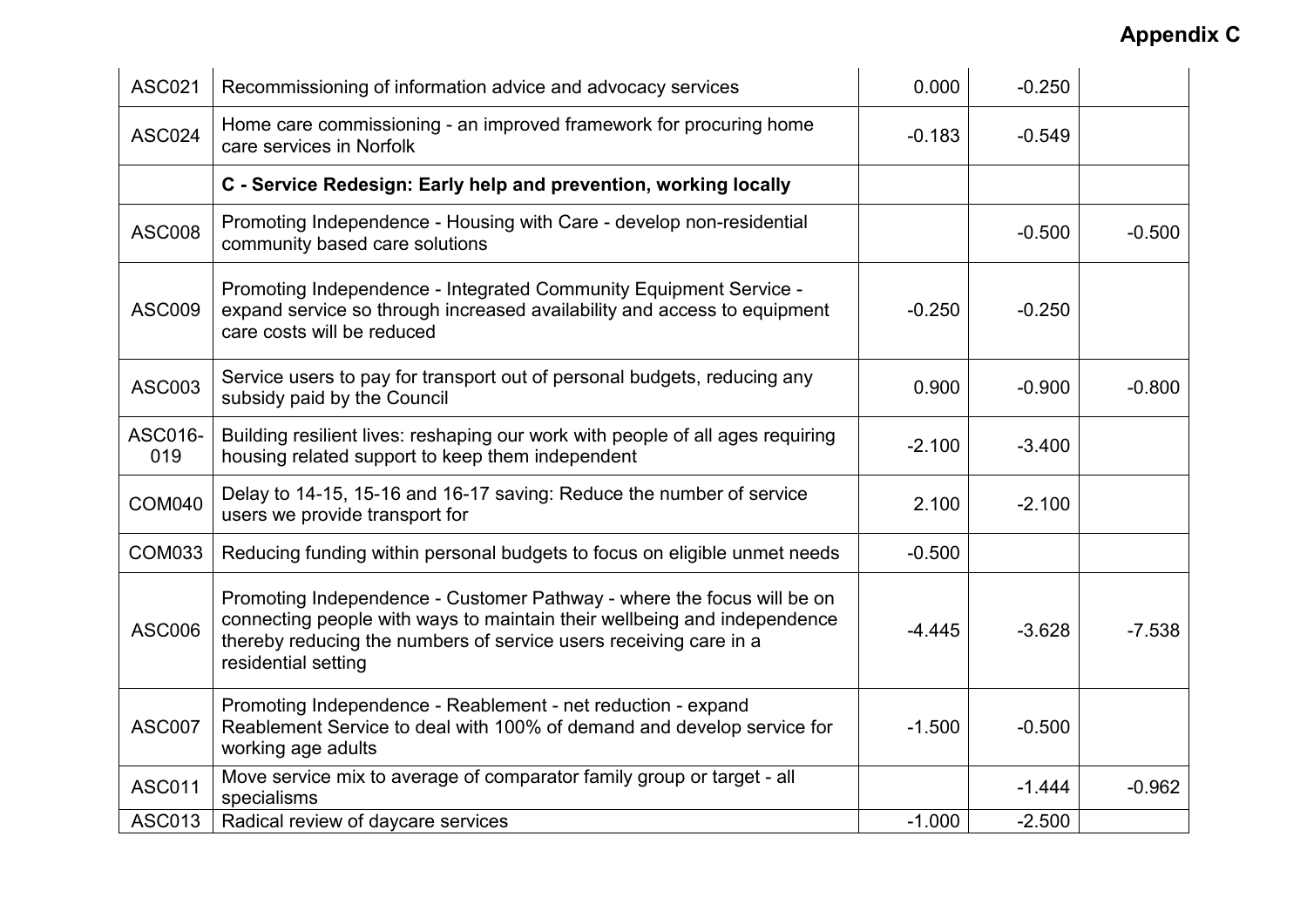| ASC015        | Move service mix to lowest of comparator family group - all specialisms                                          |           | $-2.190$  | $-0.200$  |
|---------------|------------------------------------------------------------------------------------------------------------------|-----------|-----------|-----------|
| ASC023        | A consistent approach to specific laundry needs                                                                  | $-0.055$  |           |           |
|               | D - Raising Revenue; commercial activities                                                                       |           |           |           |
| <b>ASC029</b> | Align charging policy to more closely reflect actual disability related<br>expenditure incurred by service users | $-1.180$  | $-0.230$  |           |
|               | <b>NET RECURRING SAVINGS</b>                                                                                     | $-11.213$ | $-18.716$ | $-10.000$ |

1.3 The savings proposals are still in line with those proposed by this committee, and subsequently agreed by County Council in February, but are to be delivered and monitored within the Promoting Independence Programme's workstream approach.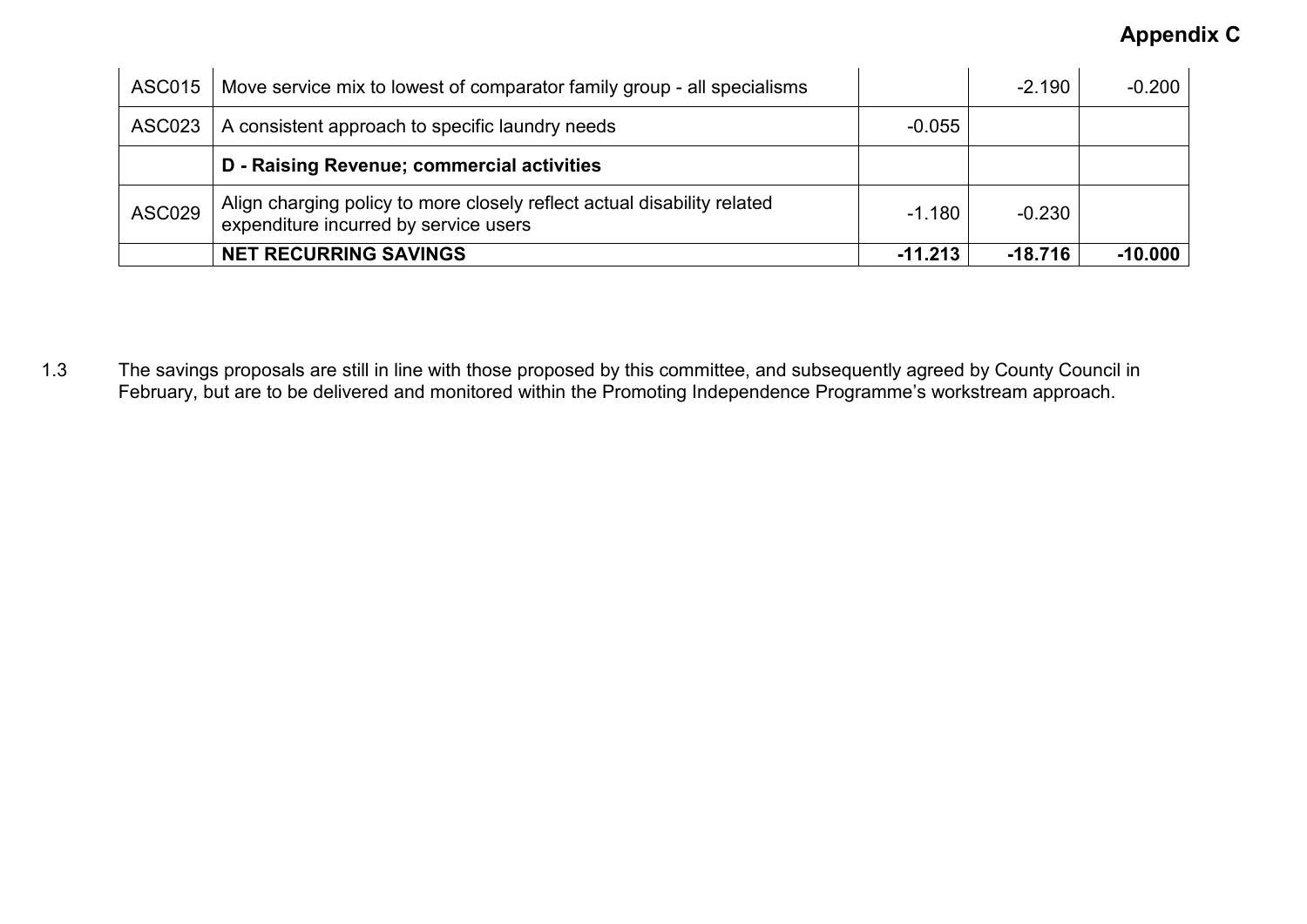1.4 The overall savings programme is now structured as follows:

| <b>Gross Savings Requirement</b>                  | 2017/18   | 2018/19   | 2019/20   |
|---------------------------------------------------|-----------|-----------|-----------|
| Reported gross savings - agreed by County Council | $-14.213$ | $-18.716$ | $-10.000$ |
| Add: Removal of one-off grant                     |           | $-4.197$  |           |
| Target service savings                            | $-14.213$ | $-22.913$ | $-10.000$ |

#### **Summary**

| <b>Savings Programme</b>          | <b>Workstream</b>                 |           | 2018/19   | 2019/20  |
|-----------------------------------|-----------------------------------|-----------|-----------|----------|
|                                   | Early Help and Prevention         | $-1.500$  | $-3.500$  | $-0.800$ |
|                                   | Entry Points*                     | 0.000     | 0.000     | 0.000    |
| <b>Promoting Independence</b>     | <b>Younger Adults</b><br>$-2.581$ |           | $-6.794$  | $-5.307$ |
|                                   | <b>Older Adults</b>               | $-2.364$  | $-2.665$  | $-3.393$ |
|                                   | Commissioning                     | $-3.658$  | $-9.724$  | $-0.500$ |
| <b>Business as Usual</b><br>Other |                                   | $-4.110$  | $-0.230$  | 0.000    |
| <b>Total</b>                      | $-14.213$                         | $-22.913$ | $-10.000$ |          |

1.5 As the programme develops, and the savings monitoring becomes more detailed in nature, the workstream reporting can be expanded to include the specific projects intended to deliver the savings.

\*The Entry Points workstream is intended to deliver savings but these savings will fall under the budgets relating to both Younger and Older Adults formal care services. To avoid a potential double counting of savings the reporting will therefore sit under the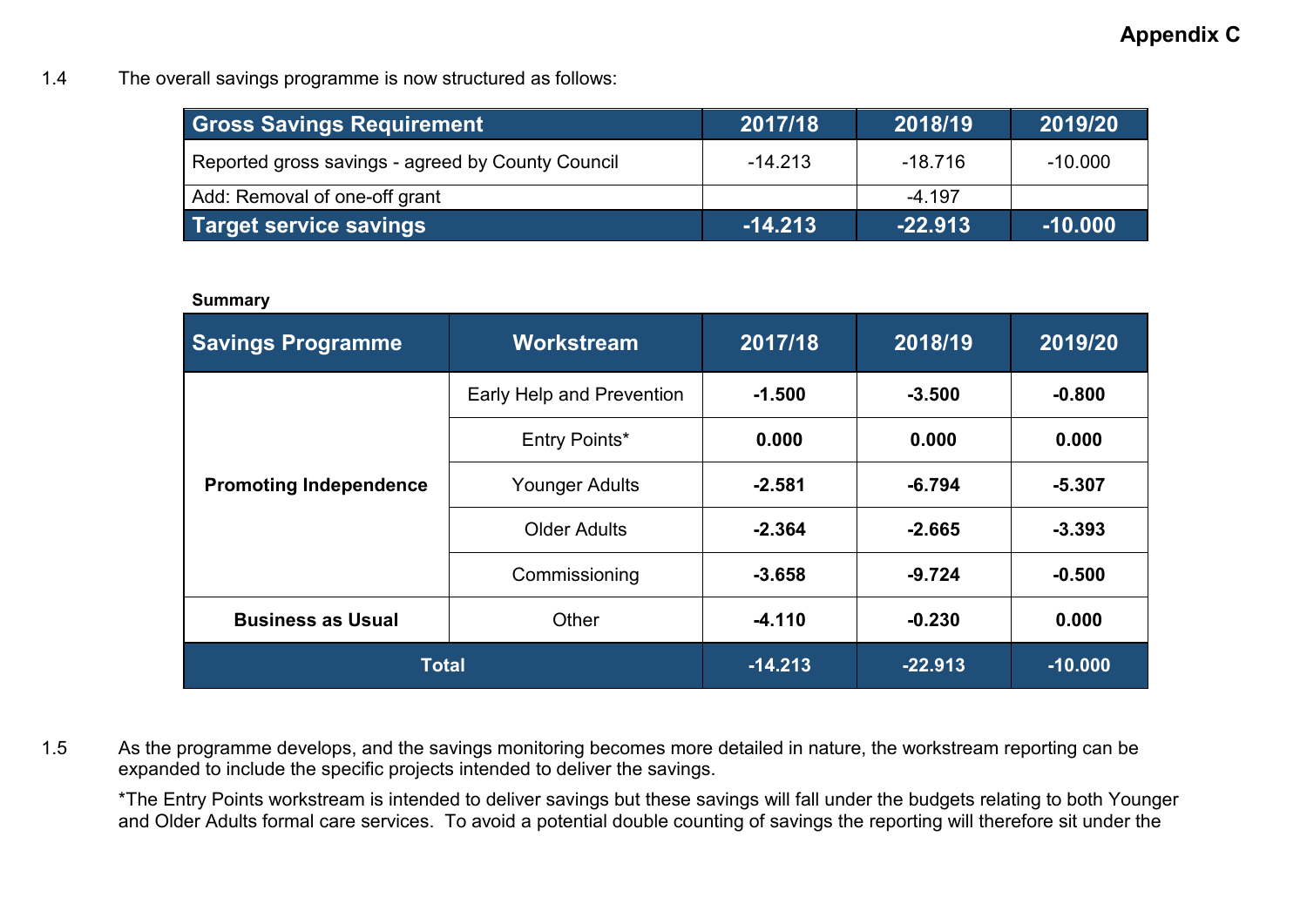Younger and Older Adults workstreams. Non-financial metrics will be used to ensure the Entry Points workstream is delivering its requirement in enabling savings within other parts of the customer pathway.

1.6 In order for the Committee to understand the build-up of the workstream, the following diagram articulates the change from the old format into the new:

| <b>Savings</b><br><b>Programme</b> | Workstream                                 | <b>Workstream</b><br><b>Savings</b> |                | Ref.          | <b>Saving</b>                                                                                                                                                                                                                                        | $2017 -$<br>18 | 2018-<br>19 | 2019-<br>20 |
|------------------------------------|--------------------------------------------|-------------------------------------|----------------|---------------|------------------------------------------------------------------------------------------------------------------------------------------------------------------------------------------------------------------------------------------------------|----------------|-------------|-------------|
|                                    |                                            |                                     |                | £m            | £m                                                                                                                                                                                                                                                   | £m             |             |             |
| Promoting<br>Independence          | Early Help and<br>Prevention<br>workstream | $-5.800$                            | $\blacksquare$ | <b>ASC003</b> | Service users to pay for transport out of<br>personal budgets, reducing any subsidy<br>paid by the Council                                                                                                                                           |                | $-0.900$    | $-0.800$    |
|                                    |                                            |                                     |                | <b>COM040</b> | Delay to 14-15, 15-16 and 16-17 saving:<br>Reduce the number of service users we<br>provide transport for                                                                                                                                            |                | $-2.100$    |             |
|                                    |                                            |                                     |                | <b>ASC007</b> | Promoting Independence - Reablement -<br>net reduction - expand Reablement Service<br>to deal with 100% of demand and develop<br>service for working age adults                                                                                      | $-1.500$       | $-0.500$    |             |
|                                    |                                            |                                     |                | <b>COM033</b> | Reducing funding within personal budgets<br>to focus on eligible unmet needs                                                                                                                                                                         | $-0.500$       |             |             |
|                                    | Older and<br>Younger<br>Adults             | $-23.104$                           | $\equiv$       | <b>ASC006</b> | Promoting Independence - Customer<br>Pathway - where the focus will be on<br>connecting people with ways to maintain<br>their wellbeing and independence thereby<br>reducing the numbers of service users<br>receiving care in a residential setting | $-4.445$       | $-3.628$    | $-7.538$    |
|                                    | workstreams                                |                                     |                | <b>ASC011</b> | Move service mix to average of comparator<br>family group or target - all specialisms                                                                                                                                                                |                | $-1.444$    | $-0.962$    |
|                                    |                                            |                                     |                | <b>ASC015</b> | Move service mix to lowest of comparator<br>family group - all specialisms                                                                                                                                                                           |                | $-2.190$    | $-0.200$    |
|                                    |                                            |                                     |                |               | Demand management requirements<br>towards £4.197m                                                                                                                                                                                                    |                | $-2.197$    |             |
|                                    |                                            |                                     |                | <b>ASC020</b> | Remodel contracts for support to mental<br>health recovery                                                                                                                                                                                           |                | $-0.275$    |             |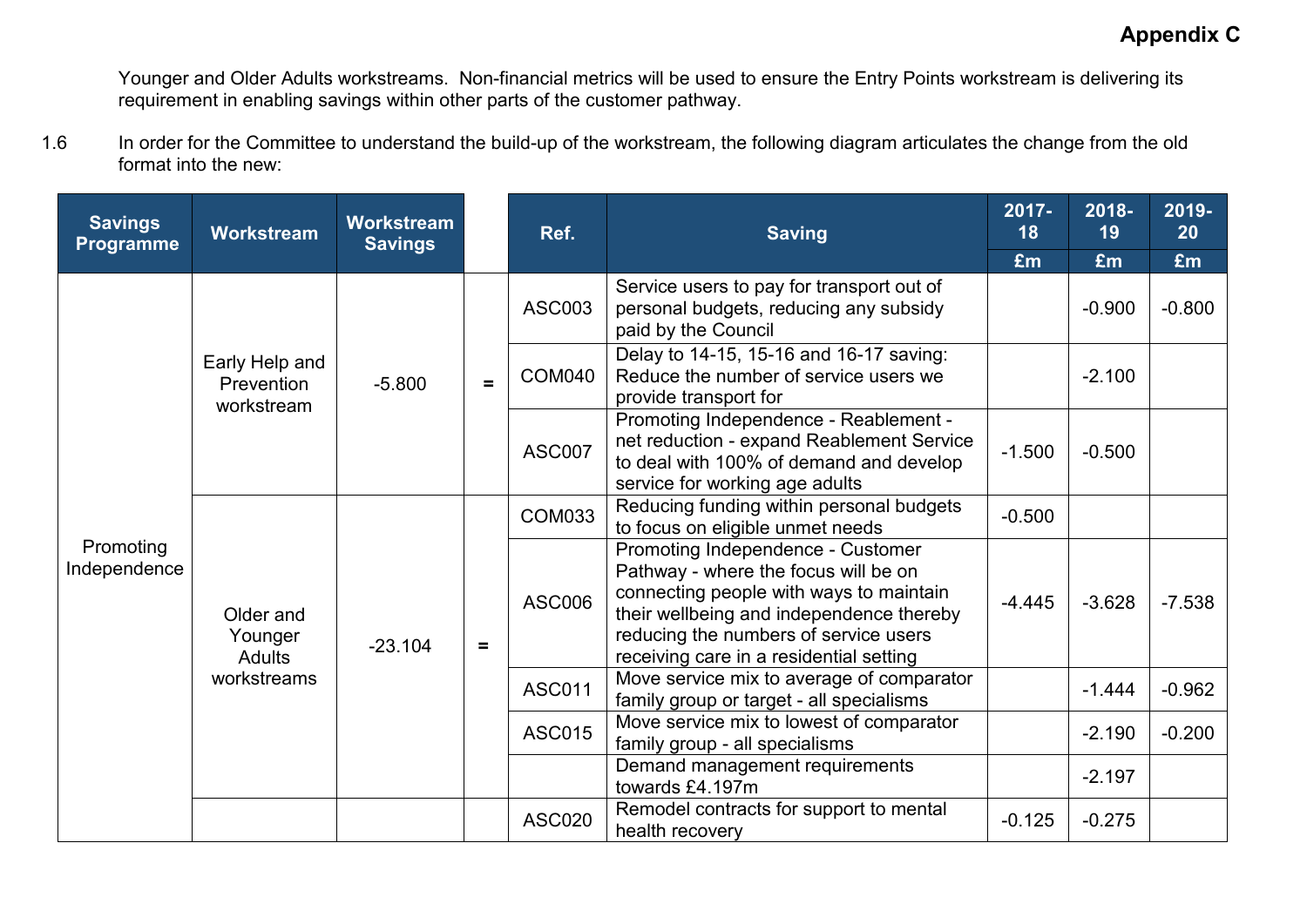|                             | Commissioning<br>workstream |           |          | <b>ASC021</b>  | Recommissioning of information advice and<br>advocacy services                                                                                                                           | 0.000    | $-0.250$ |          |
|-----------------------------|-----------------------------|-----------|----------|----------------|------------------------------------------------------------------------------------------------------------------------------------------------------------------------------------------|----------|----------|----------|
|                             |                             | $-13.882$ | $\equiv$ | <b>ASC024</b>  | Home care commissioning - an improved<br>framework for procuring home care services<br>in Norfolk                                                                                        | $-0.183$ | $-0.549$ |          |
|                             |                             |           |          | <b>ASC008</b>  | Promoting Independence - Housing with<br>Care - develop non-residential community<br>based care solutions                                                                                |          | $-0.500$ | $-0.500$ |
|                             |                             |           |          | <b>ASC009</b>  | Promoting Independence - Integrated<br><b>Community Equipment Service - expand</b><br>service so through increased availability<br>and access to equipment care costs will be<br>reduced | $-0.250$ | $-0.250$ |          |
|                             |                             |           |          | ASC016-<br>019 | Building resilient lives: reshaping our work<br>with people of all ages requiring housing<br>related support to keep them independent                                                    | $-2.100$ | $-3.400$ |          |
|                             |                             |           |          | <b>ASC013</b>  | Radical review of daycare services                                                                                                                                                       | $-1.000$ | $-2.500$ |          |
|                             |                             |           |          |                | Commissioning requirements towards<br>£4.197m                                                                                                                                            |          | $-2.000$ |          |
| <b>Business as</b><br>usual | Miscellaneous               |           |          | <b>ASC010</b>  | Reduce Training & Development spend<br>following implementation of Promoting<br>Independence                                                                                             | $-0.200$ |          |          |
|                             |                             |           |          | <b>ASC022</b>  | Review of commissioning structure and<br>wider opportunities to realign staffing<br>structures in localities                                                                             | $-0.155$ |          |          |
|                             |                             | $-4.340$  | $\equiv$ | <b>ASC026</b>  | Review of various commissioning<br>arrangements to identify more cost effective<br>ways of providing services                                                                            | $-1.159$ |          |          |
|                             |                             |           |          | <b>ASC027</b>  | Multiple small efficiencies within Service<br>Level Agreements                                                                                                                           | $-0.190$ |          |          |
|                             |                             |           |          | <b>ASC028</b>  | Maximise use of apprenticeships                                                                                                                                                          | $-0.020$ |          |          |
|                             |                             |           |          | <b>ASC030</b>  | Rationalise mobile phones                                                                                                                                                                | $-0.010$ |          |          |
|                             |                             |           |          | <b>ASC031</b>  | Additional savings proposals currently being<br>developed                                                                                                                                | $-1.141$ |          |          |
|                             |                             |           |          | <b>ASC023</b>  | A consistent approach to specific laundry<br>needs                                                                                                                                       | $-0.055$ |          |          |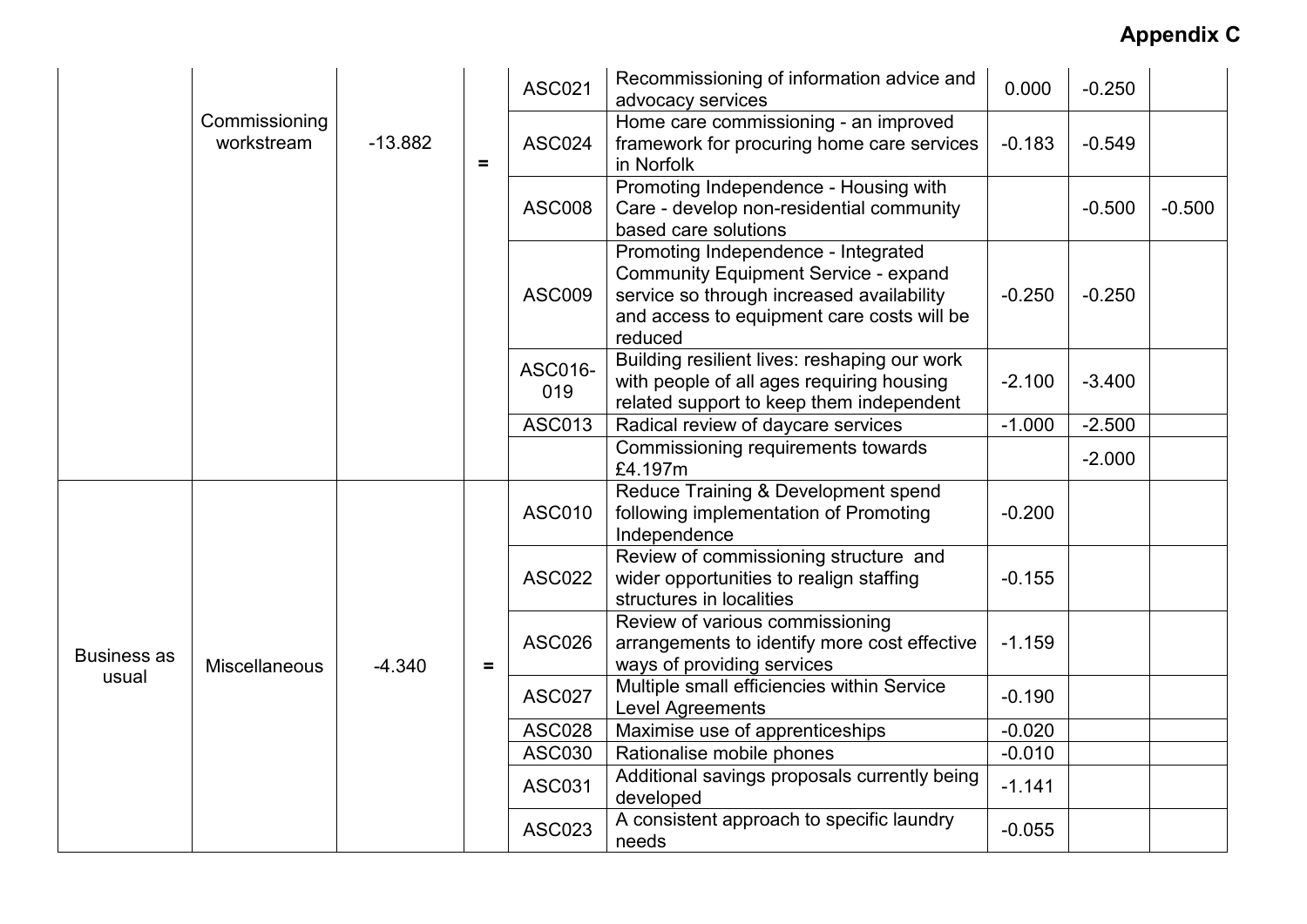| ASC029 | Align charging policy to more closely reflect<br>actual disability related expenditure incurred   -1.180<br>by service users | $-0.230$                     |  |
|--------|------------------------------------------------------------------------------------------------------------------------------|------------------------------|--|
|        |                                                                                                                              | $-14.213$ $-22.913$ $10.000$ |  |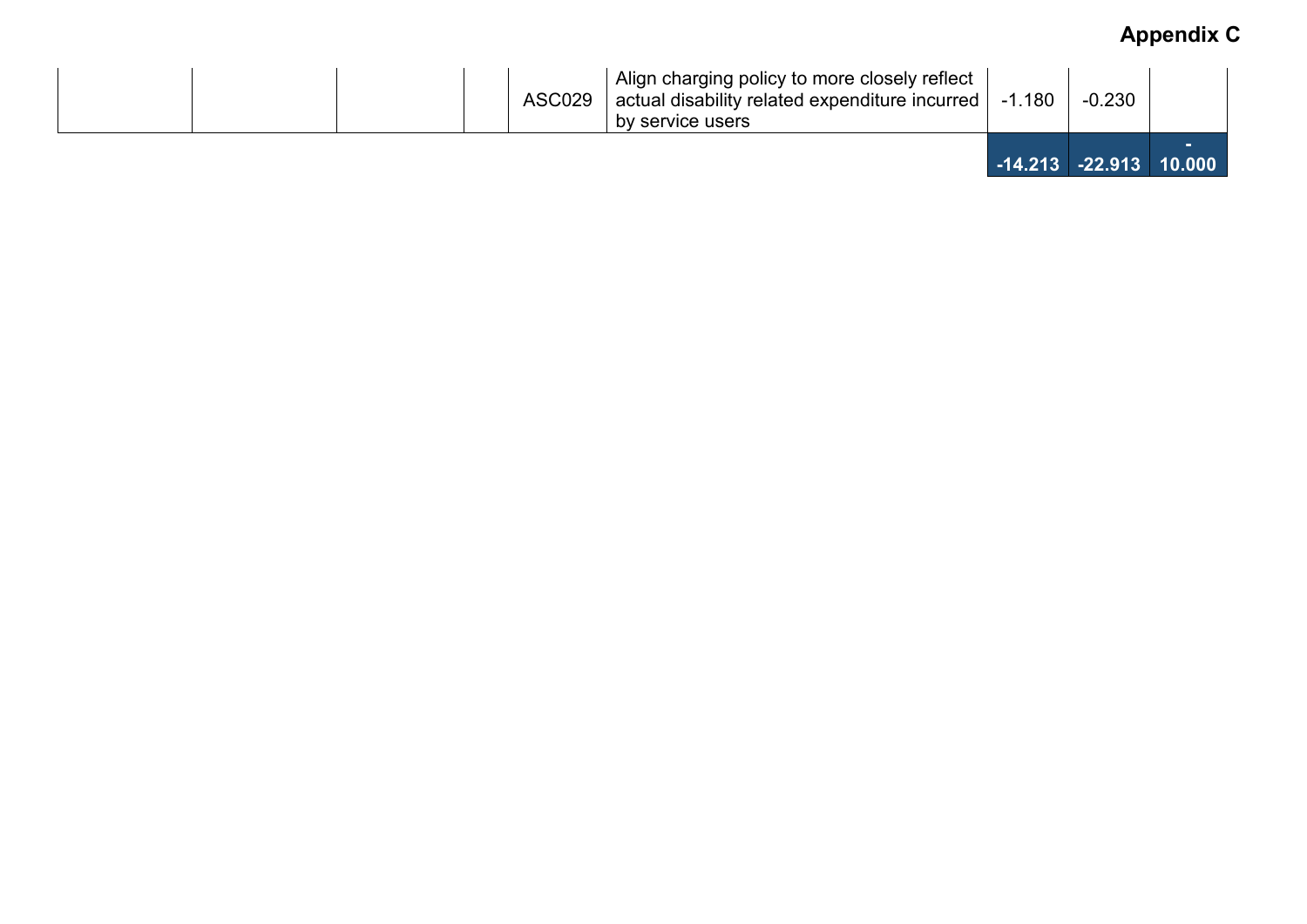# **Adult Social Services Reserves and Provisions 2017/18**

|                                                                                                                                                                                                                                                                                                                                                                                                                                                                                                                                                                                          |                | <b>Period 2</b>   |                |  |
|------------------------------------------------------------------------------------------------------------------------------------------------------------------------------------------------------------------------------------------------------------------------------------------------------------------------------------------------------------------------------------------------------------------------------------------------------------------------------------------------------------------------------------------------------------------------------------------|----------------|-------------------|----------------|--|
|                                                                                                                                                                                                                                                                                                                                                                                                                                                                                                                                                                                          | <b>Balance</b> | Proposed<br>usage | <b>Balance</b> |  |
|                                                                                                                                                                                                                                                                                                                                                                                                                                                                                                                                                                                          | 01-Apr-17      | 2017/18           | 31-Mar-18      |  |
|                                                                                                                                                                                                                                                                                                                                                                                                                                                                                                                                                                                          | £m             | £m                | £m             |  |
| Doubtful Debts provision                                                                                                                                                                                                                                                                                                                                                                                                                                                                                                                                                                 | 4.157          | 0.000             | 4.157          |  |
| <b>Total Adult Social Care Provisions</b>                                                                                                                                                                                                                                                                                                                                                                                                                                                                                                                                                | 4.157          | 0.000             | 4.157          |  |
| Prevention Fund – General - As part of the<br>2012-13 budget planning Members set up a<br>Prevention Fund of £2.5m to mitigate the risks<br>in delivering the prevention savings. £0.131m<br>was brought-forward on 1 April 16, and it is<br>being used for prevention projects: Ageing<br>Well and Making it Real.<br>2013-14 funding for Strong and Well was<br>carried forward within this reserve as agreed<br>by Members. £0.122m was brought-forward<br>on 1 April 16, all of which has been allocated to<br>external projects and will be paid upon<br>achievement of milestones. | 0.200          | $-0.187$          | 0.013          |  |
| Market Development Fund                                                                                                                                                                                                                                                                                                                                                                                                                                                                                                                                                                  | 0.020          | $-0.020$          | 0.000          |  |
| Repairs and renewals                                                                                                                                                                                                                                                                                                                                                                                                                                                                                                                                                                     | 0.043          | 0.000             | 0.043          |  |
| <b>Adult Social Care Workforce Grant</b>                                                                                                                                                                                                                                                                                                                                                                                                                                                                                                                                                 | 0.255          | $-0.255$          | 0.000          |  |
| IT Reserve - Slippage in revenue spending<br>pattern in relation to social care information<br>system reprocurement                                                                                                                                                                                                                                                                                                                                                                                                                                                                      | 0.361          | $-0.361$          | 0.000          |  |
| <b>Unspent Grants and Contributions</b>                                                                                                                                                                                                                                                                                                                                                                                                                                                                                                                                                  | 1.196          | $-0.758$          | 0.438          |  |
| <b>Total Adult Social Care Reserves</b>                                                                                                                                                                                                                                                                                                                                                                                                                                                                                                                                                  | 2.074          | $-1.580$          | 0.494          |  |
| <b>Total Reserves &amp; Provisions</b>                                                                                                                                                                                                                                                                                                                                                                                                                                                                                                                                                   | 6.231          | $-1.580$          | 4.651          |  |